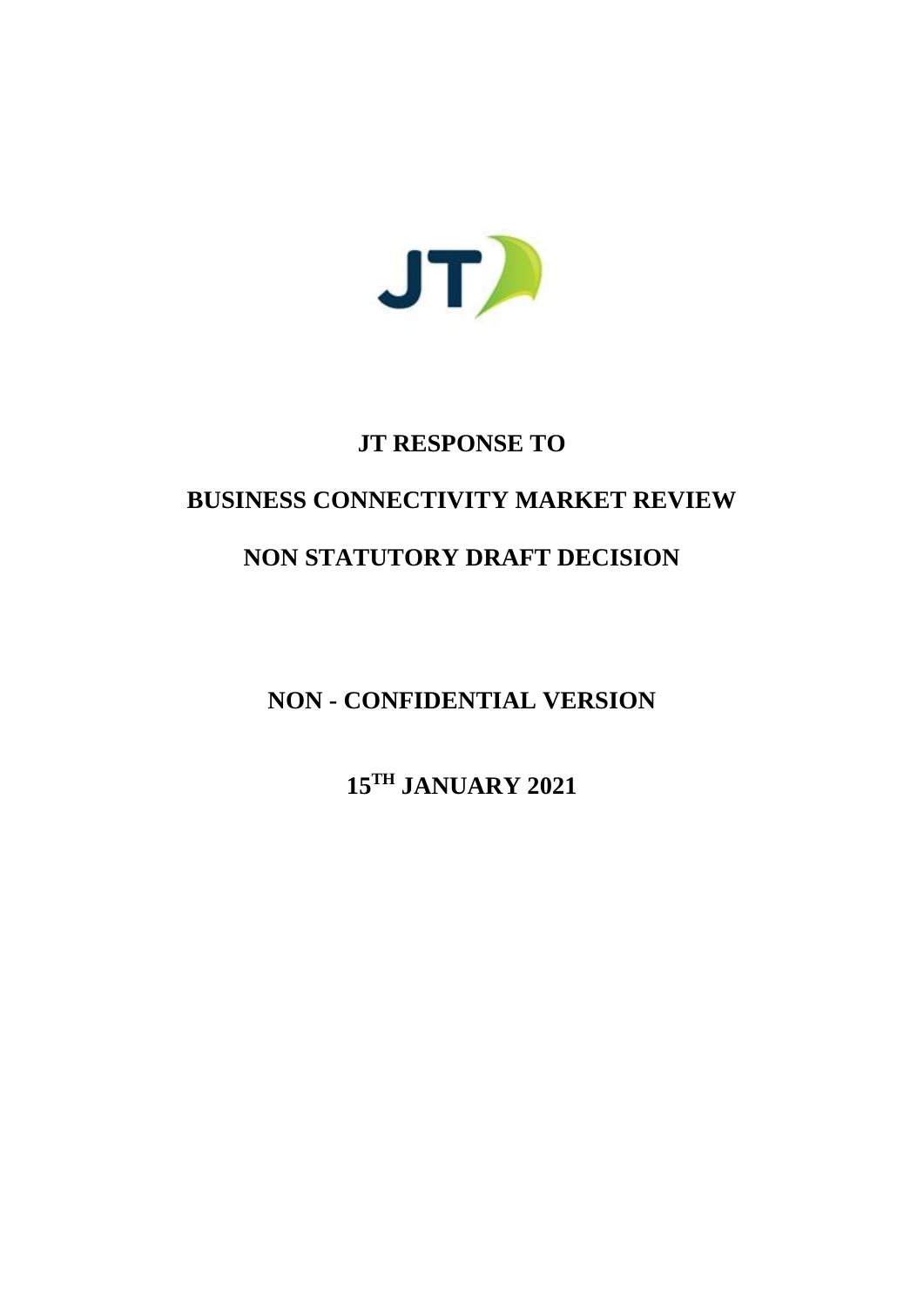# **Contents**

| $\mathbf{1}$            | Introduction                                               | $\mathbf{3}$            |
|-------------------------|------------------------------------------------------------|-------------------------|
| $\boldsymbol{2}$        | <b>Executive summary</b>                                   | $\overline{\mathbf{4}}$ |
| $\mathbf{3}$            | Approach to the review                                     | 5                       |
| 3.1                     | Question 1                                                 | 5                       |
| 3.2                     | Question 2                                                 | 5                       |
| $\overline{\mathbf{4}}$ | <b>Retail market definition</b>                            | 6                       |
| 4.1                     | Question 3                                                 | 6                       |
| 4.2                     | Question 4                                                 | 9                       |
| 4.3                     | Question 5                                                 | 10                      |
| 5                       | <b>Wholesale market definition</b>                         | 11                      |
| 5.1                     | Question 6                                                 | 11                      |
| 5.2                     | Question 7                                                 | 11                      |
| 5.3                     | Question 8                                                 | 12                      |
| 6                       | <b>Wholesale market SMP assessment</b>                     | 13                      |
| 6.1                     | Question 9                                                 | 13                      |
| $\overline{7}$          | Proposed scope of remedies: passive versus active remedies | 14                      |
| 7.1                     | Question 10                                                | 14                      |
| 8                       | Proposed remedies in the wholesale market                  | 20                      |
| 8.1                     | Question 11                                                | 20                      |
| 8.2                     | Question 12                                                | 20                      |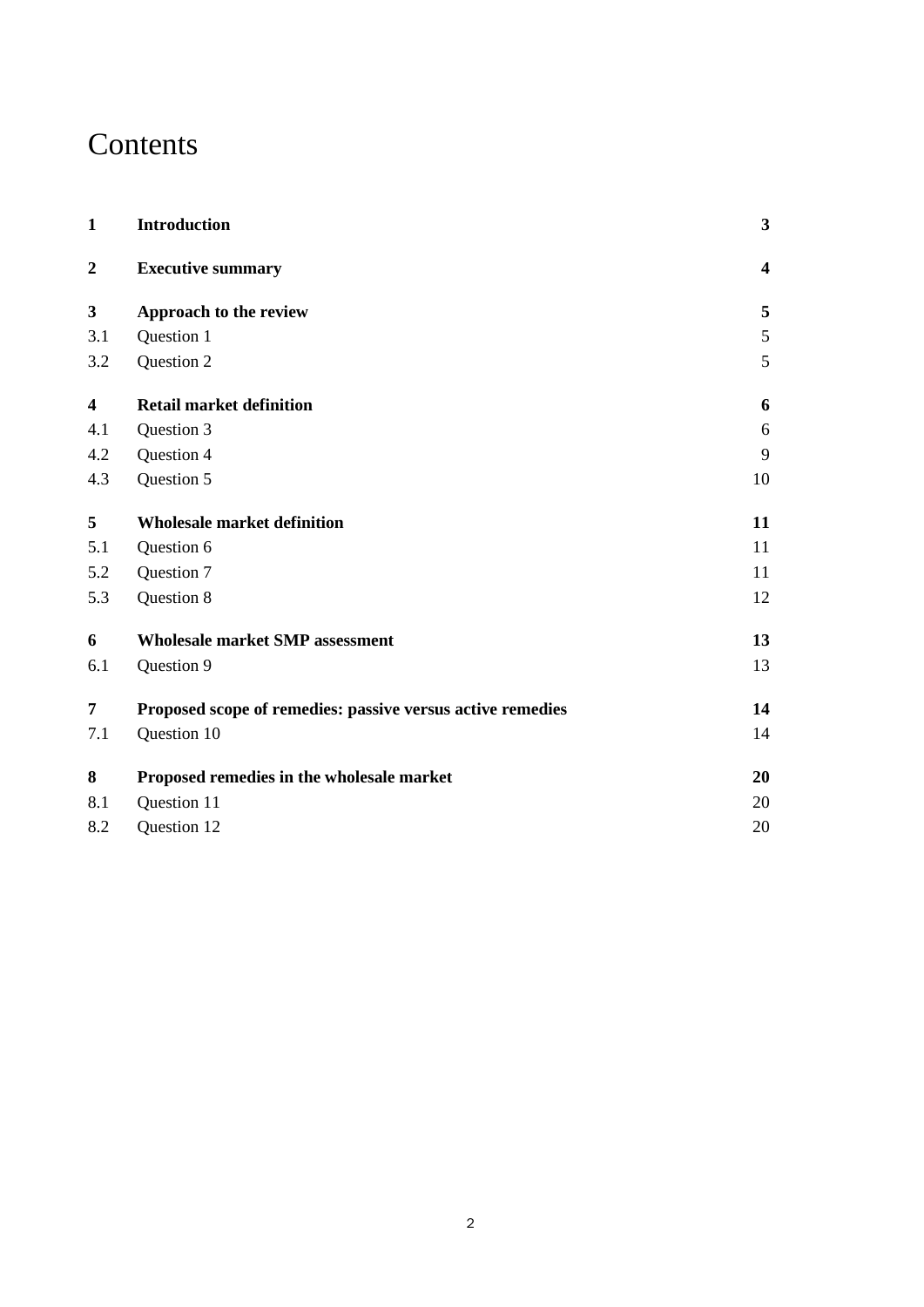# 1 Introduction

1

This document is JT (Jersey) Limited's (JT) response to the Jersey Competition Regulatory Authority's (JCRA) *Business connectivity market review, Non-statutory Draft Decision (Consultation)*. 1

The structure of this document follows the structure of the consultation document and answers the 12 questions that it contains.

The remainder of this document is laid out as follows:

- Section [2: Executive summary](#page-3-0)
- Section [3: Approach to the review](#page-4-0)
	- corresponds to Section 4 of the consultation document and Questions 1 and 2
- Section [4: Retail market definition](#page-5-0)
	- corresponds to Section 5 of the consultation document and Questions 3, 4 and 5
- Section [5: Wholesale market definition](#page-10-0)
	- corresponds to Section 6 of the consultation document and Questions 6, 7 and 8
- Section [6: Wholesale market SMP assessment](#page-12-0)
	- corresponds to Section 7 of the consultation document and Question 9
- Section [7: Proposed scope of remedies: passive versus](#page-13-0) active remedies
	- corresponds to Section 8 of the consultation document and Question 10
- Section [8:](#page-19-0) [Proposed remedies in the wholesale market](#page-19-0)
	- corresponds to Section 9 of the consultation document and Questions 11 and 12.

This report includes one confidential annex showing the total capacity and remaining capacity in JT's fibre rings (**Error! Reference source not found.**).

<sup>1</sup> *Business connectivity market review, Non-statutory Draft Decision (Consultation)*, JCRA, Document No: JCRA 20/20, Publication date: 26 October 2020, Closing date: 15 January 2020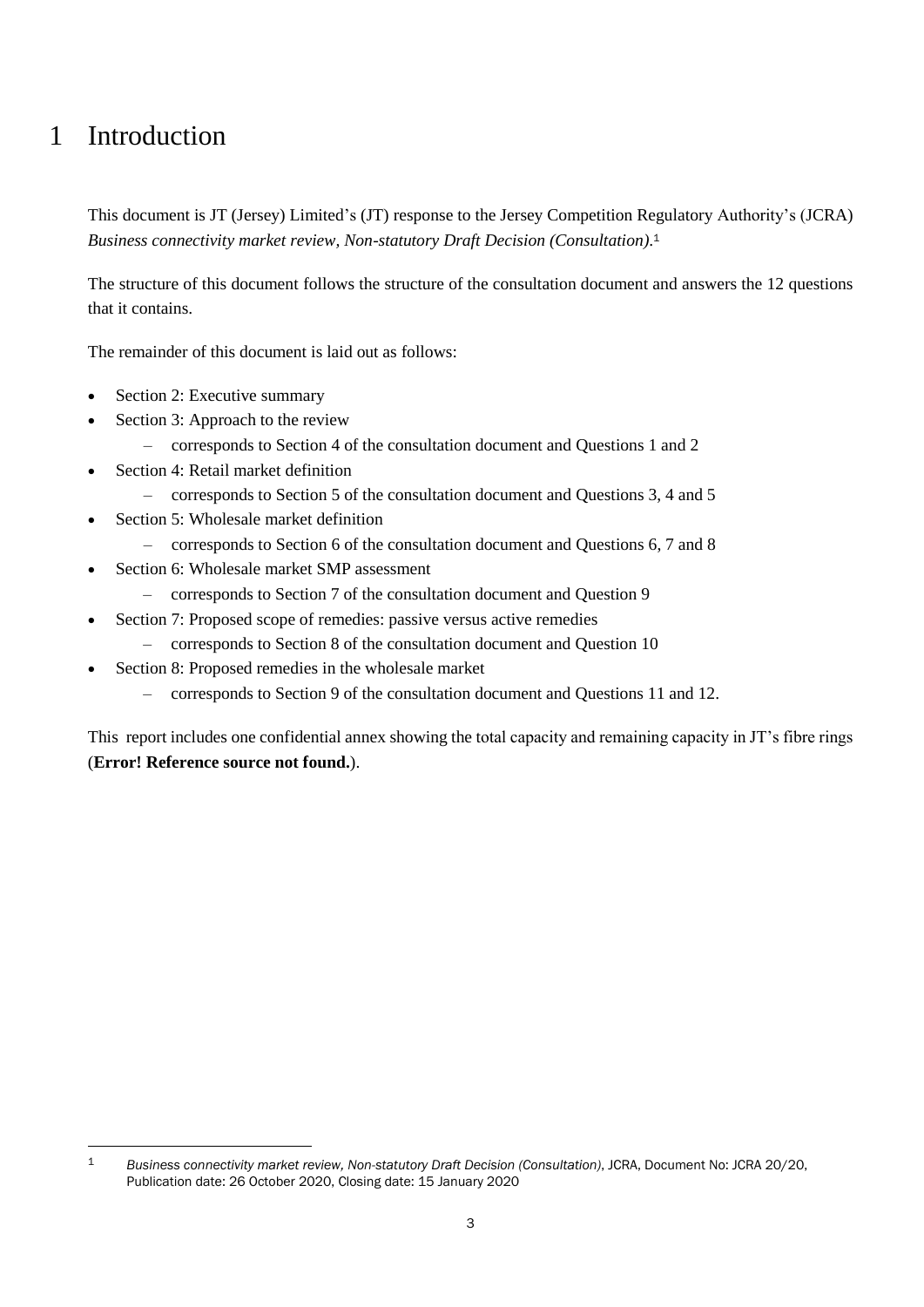# <span id="page-3-0"></span>2 Executive summary

JT does not agree with the JCRA in regards to the latter's findings in the *Business connectivity market review, Non-statutory Draft Decision (Consultation)*. <sup>2</sup> JT considers that the basis for proposing a dark fibre remedy is flawed, in particular in the following areas:

- The definition of a single business connectivity product market is not robust or evidenced at all. It is JT's opinion that a market for mobile backhaul may exist in Jersey and that JT does not hold significant market power (SMP) in that market due to the majority of services being supplied over alternative networks to JT's.
- The geographic market has changed substantially since the last market review carried out in 2014. Other licenced operators (OLOs) have invested in their own network and alternatives are available, most notably in the area of St Helier. Investment in infrastructure is ongoing and the JCRA need to explore network development plans more closely before concluding its assessment of the market.
- Demand for dark fibre is likely to be very limited in Jersey. The JCRA has not provided any evidence of the demand it expects. The existing wholesale leased line products meet the needs of the market and no evidence has been provided of unmet demand.
- It is questionable whether dark fibre would facilitate product innovation and JT remains willing to meet all reasonable demand for new wholesale leased line products at reasonable prices. A dark fibre remedy would therefore not answer the needs of the market, especially as its implementation would signify the end of the wholesale active service remedy following a transition period.
- The costs of implementing dark fibre are significant and have been ignored by the JCRA in the consultation document. In addition, JT is focused on supplying wholesale leased line services utilising the most efficient methods and a dark fibre provision would likely require additional investments in fibre, equipment rooms and associated services such as power and cooling.
- The cost recovery of dark fibre remedy would be highly uncertain. The cost model proposed by the JCRA to determine the price of regulated wholesale dark fibre would need to make a number of unsubstantiated assumptions regarding the demand and costs mentioned earlier.
- The JCRA is mistaken to think that a dark fibre remedy would improve the resilience of services which businesses could purchase in Jersey. It would not do this as the same risks would arise and simply be transferred from JT to another party as JT and OLOs would still all use the same physical infrastructure. Improved resilience will only be ensured by allowing JT to focus on improving its network, on which the vast majority of customers will continue to rely, rather than by diverting resources inside JT to implement a dark fibre remedy from which few customers would benefit and which offers no extra resilience in any event.

<sup>1</sup> 

<sup>2</sup> *Business connectivity market review, Non-statutory Draft Decision (Consultation)*, JCRA, Document No: JCRA 20/20, Publication date: 26 October 2020, Closing date: 15 January 2020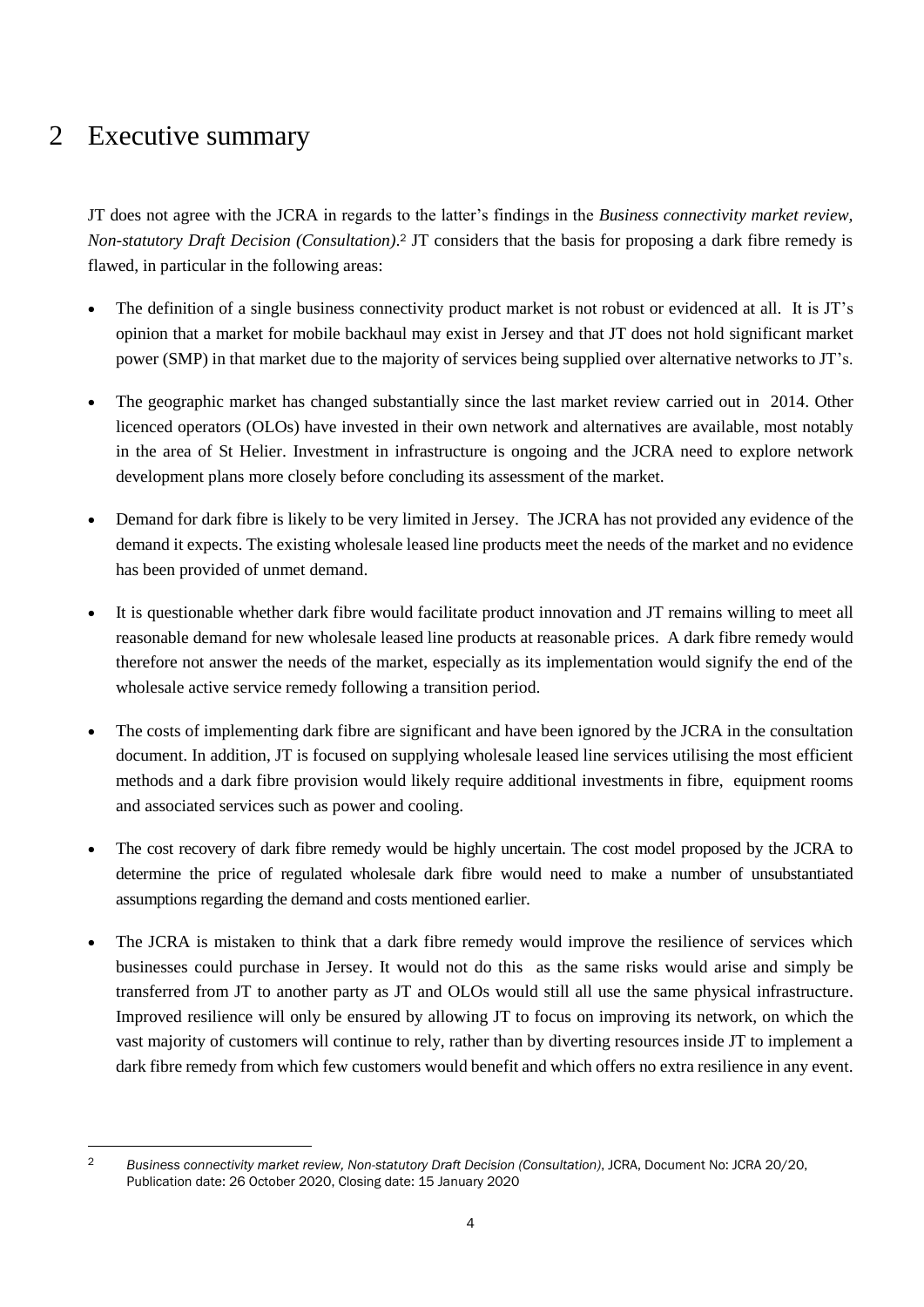# <span id="page-4-0"></span>3 Approach to the review

## **3.1 Question 1**

**Question 1**: Do you agree with the Authority's proposed approach to market definition and the use of the three criteria test to determine whether a relevant market is susceptible to ex-ante regulation? If not, what alternative do you suggest?

Yes, JT agrees with the Authority's proposed approach-to-market definition and the use of the three-criteria test to determine whether a relevant market is susceptible to ex-ante regulation.

### **3.2 Question 2**

**Question 2**: Do you agree with the Authority's proposed approach to competition/SMP assessment and remedies? If not, what alternative do you suggest?

Yes, JT agrees with the Authority's proposed approach to competition/SMP assessment and remedies.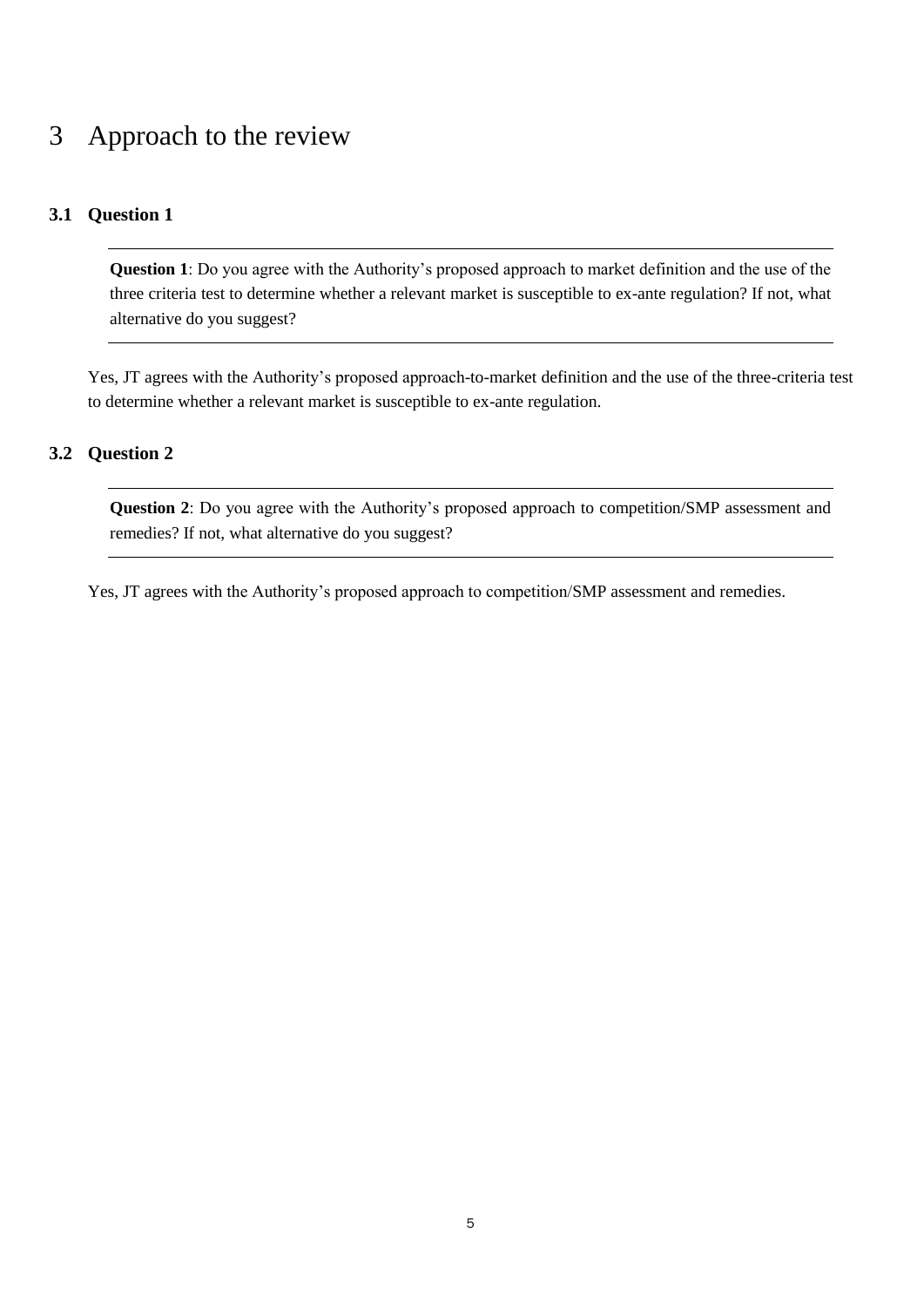# <span id="page-5-0"></span>4 Retail market definition

# <span id="page-5-2"></span>**4.1 Question 3**

**Question 3**: Do you agree with the Authority's preliminary definition of the product market for retail leased lines as summarised below?

- The retail leased line market comprises both AI and TI lines;
- All bandwidths used for delivering leased lines are in the same market;
- The retail leased lines market does not include business or residential broadband;
- The retail leased lines market should not be broadened to include downstream services such as VPNs; and
- The retail market should not be broadened to include off-island leased lines.

If you do not agree you should provide all of your analysis and assessment.

JT does not fully agree with the Authority's preliminary definition of the product market for retail leased lines.

JT agrees with the following points:

- The retail leased line market comprises both Alternative Interface (AI) and Traditional Interface (TI) lines (subject to the disagreement related to bandwidths detailed below)3;
- The retail leased lines market does not include business or residential broadband;
- The retail leased lines market should not be broadened to include downstream services such as VPNs: and
- The retail market should not be broadened to include off-island leased lines.

However, JT does not agree with the following point:

All bandwidths used for delivering leased lines are in the same market.

JT explains its reasons for not agreeing on the above point in Sections [4.1.1](#page-5-1) and [4.1.2](#page-7-0) below.

### <span id="page-5-1"></span>**4.1.1 Lack of evidence of a single leased lines market**

-

The JCRA has provided no evidence to support its conclusion that all bandwidths used for delivering leased lines are in the same market. As a result, it cannot conclude that all AI circuits are in the same market.

• The Hypothetical Monopolist Test (HMT) assesses whether a hypothetical monopolist is able to impose a small but significant non-transitory increase in price (SSNIP). This HMT is not evidenced in the consultation document. Nothing is presented to support the claim that there would be sufficient switching from the focal

<sup>3</sup> JT however notes that it has stopped new supply of TI lines.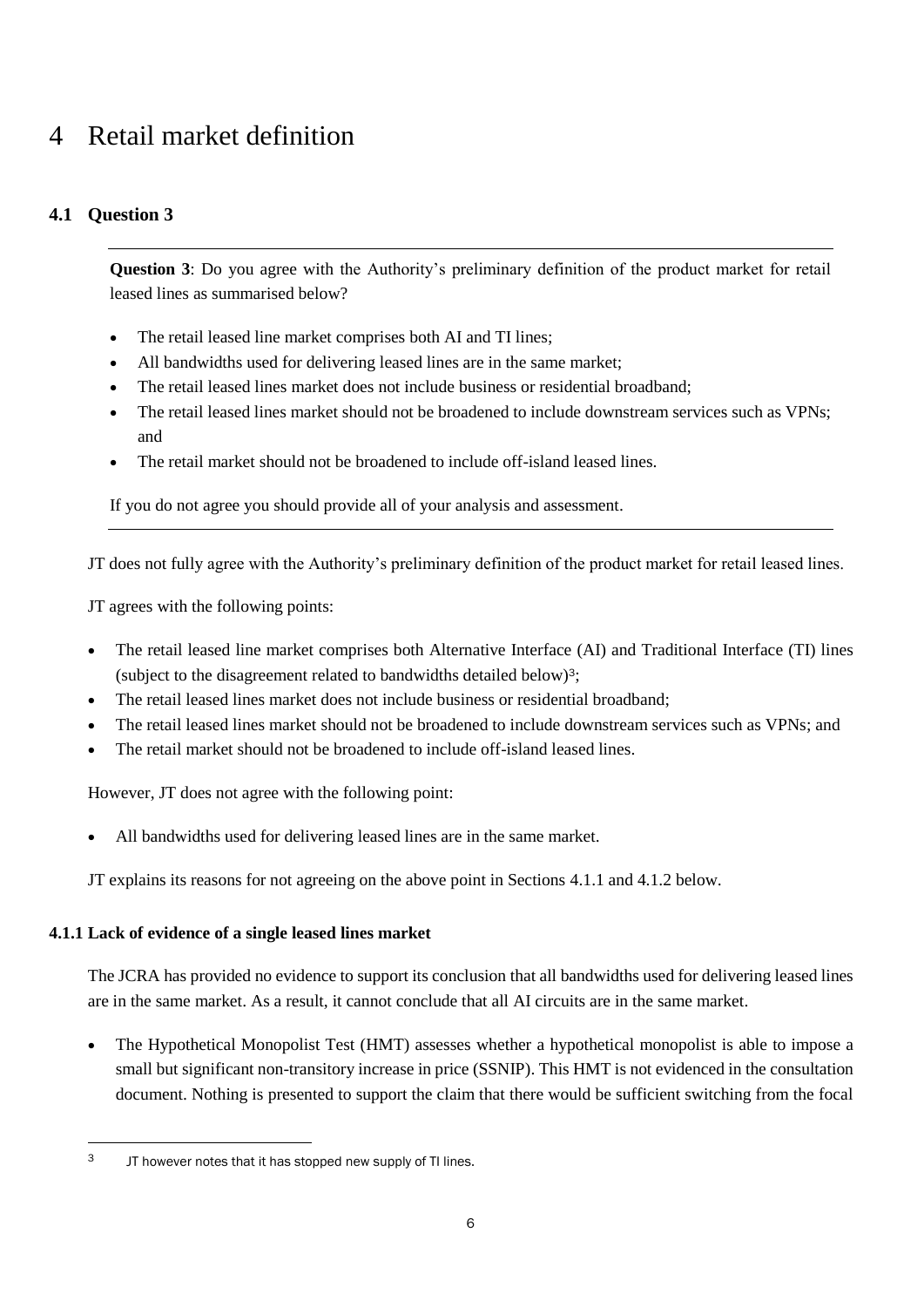product of a 1Gbit/s leased line<sup>4</sup> to a substitute that would mean that the price increase would be offset by those switching losses. The simple analysis provided immediately below, and using JT's on-island retail leased line prices, shows that different speeds are extremely unlikely to be substitutes given the price ratio between them:

- As presented in [Figure 1](#page-6-0) below, the retail rental price of a 10Gbit/s leased line is almost 3.7× higher than the retail rental price of a 1Gbit/s leased line. It is therefore extremely unlikely that in the case of a SSNIP of 5–10%<sup>5</sup> for the 1Gbit/s service, a customer would decide to move to a 10Gbit/s service given the very substantial difference in price.
- It is also highly unlikely that a customer would have subscribed to a 1Gbit/s service and paid 38% more than the 100Mbit/s service if the 100Mbit/s service had been a suitable option for the customer's needs. Business customers manage their bandwidth requirements very carefully, and will tend not to spend more than they need to. Therefore, a SSNIP of 5–10%, which increases the price difference to between 45% and 52%, is unlikely to generate any significant switching from 1Gbit/s down to 100Mbit/s.
- The HMT is discussed further in Section [4.1.2.](#page-7-0)

| <b>Service</b><br>description | <b>Connection</b><br>charge (GBP) | <b>Annual rental</b><br>(GBP) | <b>Monthly rental</b><br>(GBP) | Price ratio over<br>previous speed |
|-------------------------------|-----------------------------------|-------------------------------|--------------------------------|------------------------------------|
| Fibre Link<br>10Mbit/s        | 2625.00                           | 5544.00                       | 462.00                         | N/A                                |
| Fibre Link<br>100Mbit/s       | 2625.00                           | 12 579.84                     | 1048.32                        | 2.27<br>i.e. a 127% increase       |
| Fibre Link<br>$1$ Gbit/s      | 3150.00                           | 17 4 18.24                    | 1451.52                        | 1.38<br>i.e. a 38% increase        |
| Ethernet<br>10Gbit/s          | 5250.00                           | 64 050,00                     | 5337.50                        | 3.68<br>i.e. a 268% increase       |

### <span id="page-6-0"></span>*Figure 1: JT on-island retail leased lines prices [Source: JT, 2020] <sup>6</sup>*

- In addition, the chain of substitution argument linking all bandwidths from 10Mbit/s to 10Gbit/s in the consultation document is not supported by any evidence.
	- The annual rental price ratio between 10Gbit/s and 10Mbit/s is 11.6×. The European Commission's guidance on market definition states that chains of substitution only exist if pricing at the extreme ends of the chain are of the same order of magnitude.<sup>7</sup> This is clearly not the case in Jersey.

-

<sup>4</sup> As indicated in paragraph 5.2 of the consultation document

<sup>5</sup> As indicated in paragraph 4.8, footnote 25, of the consultation document

<sup>6</sup> See 'Private Circuit Tariffs' at <https://business.jtglobal.com/solutions/private-circuits/>

<sup>7</sup> In the *Commission Notice on the definition of relevant market for the purposes of Community competition law (97/C 372/03)*, available a[t https://eur-lex.europa.eu/legal-content/EN/ALL/?uri=celex%3A31997Y1209%2801%29,](https://eur-lex.europa.eu/legal-content/EN/ALL/?uri=celex%3A31997Y1209%2801%29) the European Commission wrote at §58 that "From a practical perspective, the concept of chains of substitution has to be corroborated by actual evidence, for instance related to price inter-dependence at the extremes of the chains of substitution, in order to lead to an extension of the relevant market in an individual case. Price levels at the extremes of the chains would have to be of the same magnitude as well." (emphasis added)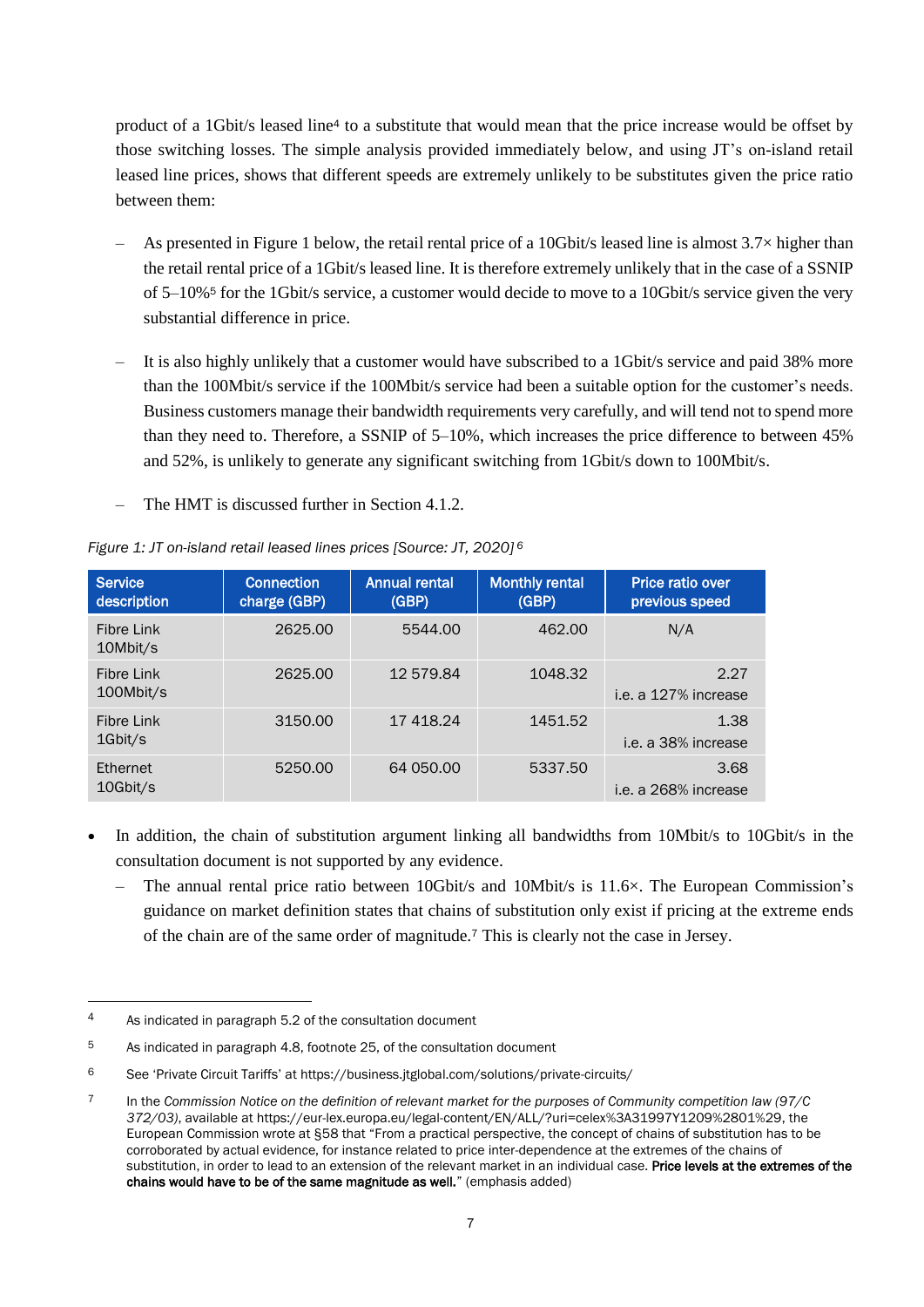– More recently, with its latest Recommendation on relevant product and service markets within the electronic communications sector, the European Commission published an Explanatory Note which states that:

"*The business retail market is characterised by considerable divergent national conditions. It is therefore for the NRAs to ascertain whether any breaks in the chain of substitution can be observed. Following the 2007 Recommendation, a large number of NRAs has segmented the regulated leased lines market according to bandwidth. This division was warranted in order to take into account the fact that lower-bandwidth leased lines are no longer attractive to new entrants who prefer to focus their infrastructure investments on the more profitable, high-speed leased lines. Consequently, the market for high-speed leased lines was found competitive in a number of Member States. It is expected that such distinctions in the competitive conditions should remain a point of consideration for NRAs.*" 8

### <span id="page-7-0"></span>**4.1.2 The HMT has been conducted in a purely theoretical way by the JCRA**

1

An HMT should consider the practicalities of demand-side substitution for the use cases that are relevant. Demand-side elasticity effects are very weak in the case of leased lines:

- Mobile network operators (MNOs) buy backhaul links based on very carefully planned analysis. These links form just one part of a much larger network, and thus the response to a price change of SSNIP proportions (5–10%) is unlikely to mean that MNOs would move up to the next available speed or down to the previous available speed. The cost impact of moving up to the next available speed would be very significant, for little perceived benefit for the end-user mobile customers. Conversely, the customer experience impact of constraining bandwidth by moving down by a factor of 10 in terms of capacity would be very noticeable and likely lead to material customer churn. MNOs would be extremely unlikely to do this if faced with a very modest price change of the order of 5–10%.
- Similarly, in the context of leased lines used in corporate networks (either linking multiple sites together and/or to a data centre), bandwidth demand is planned very carefully to meet current and foreseeable business needs, and would be unlikely to be affected by a price change of 5–10% (i.e. it would lead to very limited churn to a lower speed or potentially no churn).
- It is hard to see any case where customers who purchase leased lines have hugely over or under provisioned and hence would need to move to a higher or lower speed when faced with a SSNIP. It is conceivable that there are some marginal customers in this category, but it is very likely to be a very small set of users, and not of sufficient volume to prevent the SSNIP. Switching volumes, i.e. the 'critical loss' of customers, would likely need to be in the range of 10–20% so that profits, rather than revenues, are lower than before the SSNIP.
- In order to increase confidence in any HMT, it is preferable that evidence on switching is collated, for example through a primary market research study of business connectivity users. The JCRA has not presented

<sup>8</sup> Explanatory Note accompanying the Commission Recommendation on relevant product and service markets within the electronic communications sector, *Commission Staff Working Document (explanatory note), SWD(2014) 298*, European Commission, 9 October 2014, available at [https://ec.europa.eu/digital-single-market/en/news/explanatory-note](https://ec.europa.eu/digital-single-market/en/news/explanatory-note-accompanying-commission-recommendation-relevant-product-and-service-markets)[accompanying-commission-recommendation-relevant-product-and-service-markets](https://ec.europa.eu/digital-single-market/en/news/explanatory-note-accompanying-commission-recommendation-relevant-product-and-service-markets) (emphasis added)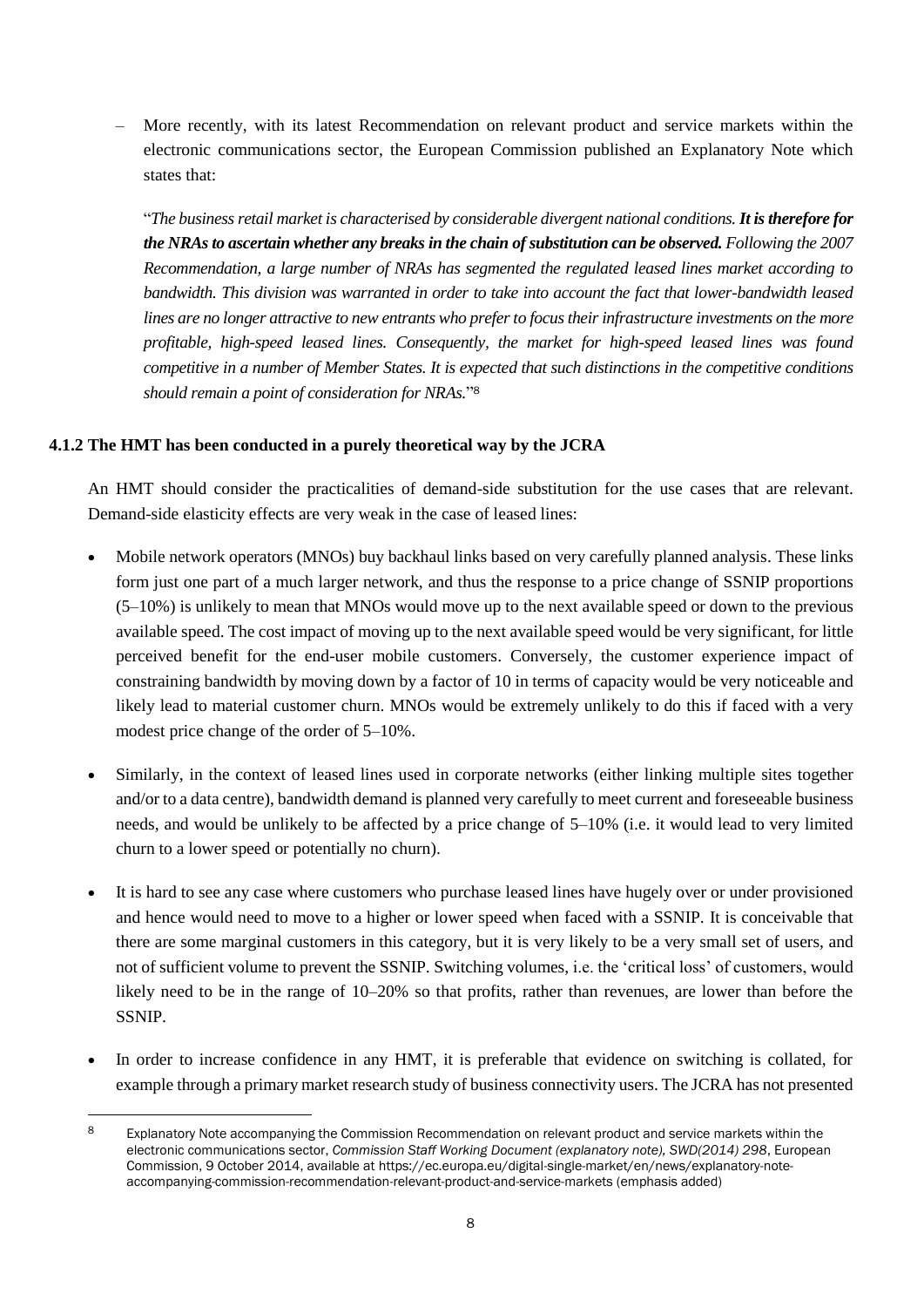any such evidence, and hence, it does not seem possible to arrive at the JCRA's conclusion on market definition.

- More generally, the JCRA does not appear to have considered the realities of how business connectivity users (e.g. MNOs and corporates) dimension and procure their networks. This would include acknowledging that, in many cases, a leased line forms only one part of a much larger network. These complexities pose specific challenges when using HMT analysis in the context of business connectivity.
- The JCRA's HMT analysis of whether broadband and leased line are in the same market is somewhat more detailed than its HMT analysis of the leased line market, since it refers to price differentials. JT agrees with the JCRA that broadband and leased lines are not in the same market, and wonders why the JCRA did not follow its own approach when it considered the leased line market by itself.

In summary, JT does not believe that the JCRA has conducted a sufficiently robust HMT analysis to conclude that there is a single market for Ethernet services in Jersey. Furthermore, current pricing suggests that there is not a chain of substitution linking all bandwidths from 10Mbit/s to 10Gbit/s. These two conclusions mean that the JCRA's basis for considering the introduction of a dark fibre remedy is misguided.

### <span id="page-8-0"></span>**4.2 Question 4**

**Question 4**: Do you agree with the Authority's preliminary conclusion that there are no particular areas within Jersey where the conditions of retail competition are such that they may constitute separate geographic markets? If you do not agree you should provide all of your analysis and assessment.

In JT's opinion, the business market in Jersey is dynamic. OLOs have rolled out and continue to roll out their own infrastructure in some areas of Jersey, in particular in and near St Helier. Over the past year, JT has lost to OLOs as well as won from OLOs leased lines across a range of speeds in St Helier. **Error! Reference source not found.** and **Error! Reference source not found.** in **Error! Reference source not found.** illustrates the OLOs' footprint in Jersey that JT is aware of.

JT believes the JCRA should pay close attention to the evolution of the competitive landscape to consider whether a single geographical market is appropriate for Jersey or whether geographical markets would be more relevant.

Such consideration would be in line with the Explanatory Note accompanying the Commission Recommendation on relevant product and service markets within the electronic communications sector, which states that:

"*National regulatory authorities should, however, keep in mind that the competitive conditions in the highbandwidth segment may vary depending on the geographical area – more precisely, the density of business or other large customers. As a result, NRAs should be aware of the fact that when assessing the competitive conditions on a nationwide basis a larger presence of alternative operators in a limited number of dense business areas may have a significant effect on the market shares observed nationwide without necessarily allowing those alternative operators to provide competitive offers nationwide for multiple site contracts, which include*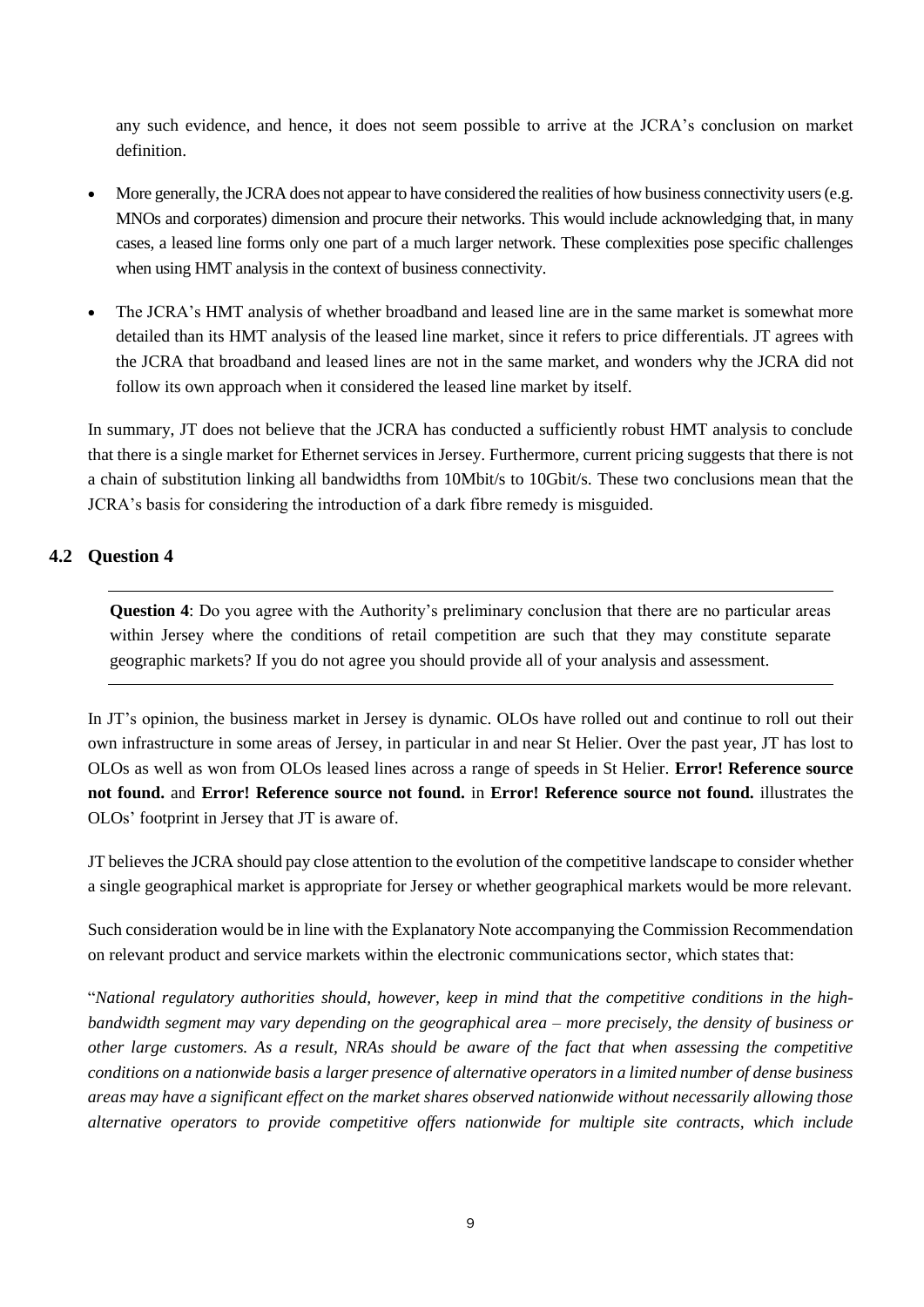*connectivity for more remote sites. Such a phenomenon, if observed, could be addressed by a geographic segmentation of the market (see also below).*" 9

## **4.3 Question 5**

-

**Question 5**: Do you agree that the retail market for leased lines does not meet the three criteria test and so no further analysis is required? If you do not agree you should provide all of your analysis and assessment.

Yes, JT agrees that the retail market for leased lines does not meet the three-criteria test and thus no further analysis is required.

<sup>9</sup> Ibid. This text immediately follows the previous quote in the original document.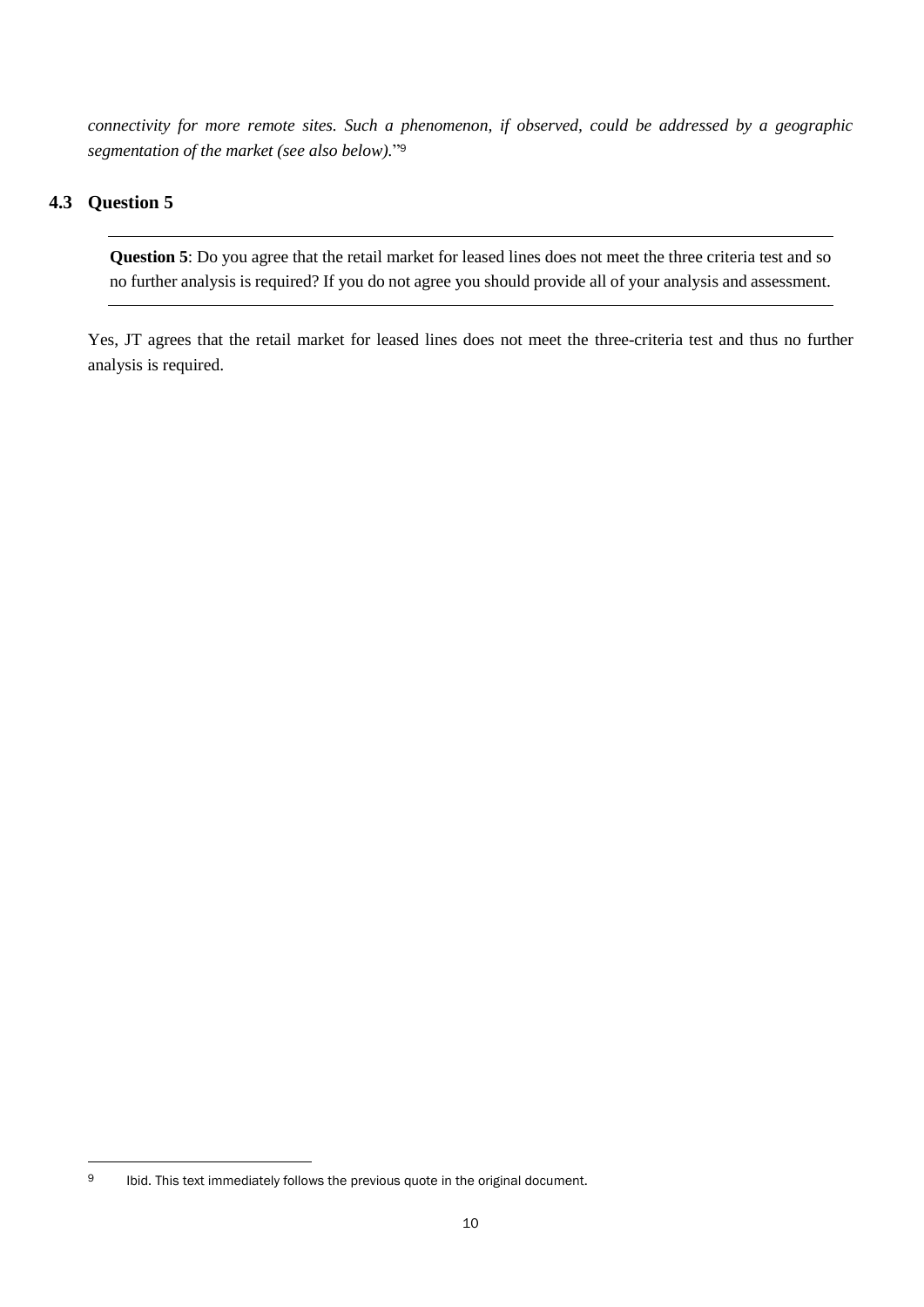# <span id="page-10-0"></span>5 Wholesale market definition

## <span id="page-10-1"></span>**5.1 Question 6**

**Question 6**: Do you agree with the Authority's preliminary definition of the wholesale leased lines product market as summarised below?

- The Authority's preliminary conclusions in the retail market are mirrored in the wholesale market;
- The wholesale market should not be broadened to include dark fibre or duct access;
- The wholesale market should not be narrowed to reflect customer use of leased lines, for example mobile backhaul or other retail applications; and
- Self-supply should be included within the wholesale market.

If you do not agree you should provide all of your analysis and assessment.

JT does not fully agree with the Authority's preliminary definition of the wholesale leased lines product market.

JT agrees with the following points:

- The wholesale market should not be broadened to include dark fibre or duct access; and
- Self-supply should be included within the wholesale market.

However, as explained in the answer to Question 3 above, JT does not agree with the Authority's preliminary definition of the product market for retail leased lines. Also, JT only has a small market share in the mobile backhaul segment of the market (see details in Annex **Error! Reference source not found.**) and there are credible alternatives either through self-supply utilising OLO networks or microwave technology. JT therefore believes that there should be a separate market for mobile backhaul.

As a result, JT does not agree that the Authority's preliminary conclusions in the retail market are mirrored in the wholesale market.

### <span id="page-10-2"></span>**5.2 Question 7**

**Question 7**: Do you agree that there are no particular areas within Jersey where the conditions of wholesale competition are such that they may constitute separate geographic markets? If you do not agree you should provide all of your analysis and assessment.

As explained in its answer to Question 4 above, JT considers that the market is dynamic, with OLOs rolling out their own infrastructure in some areas of Jersey. This may be even more relevant at the wholesale level than the retail level, since OLOs that have their own infrastructure do not need to rely on any wholesale remedy imposed on JT to be able to offer their services to end users. The JCRA should therefore carefully consider the geographic variations in competition, at both the retail and wholesale levels. JT does not agree with the conclusion that the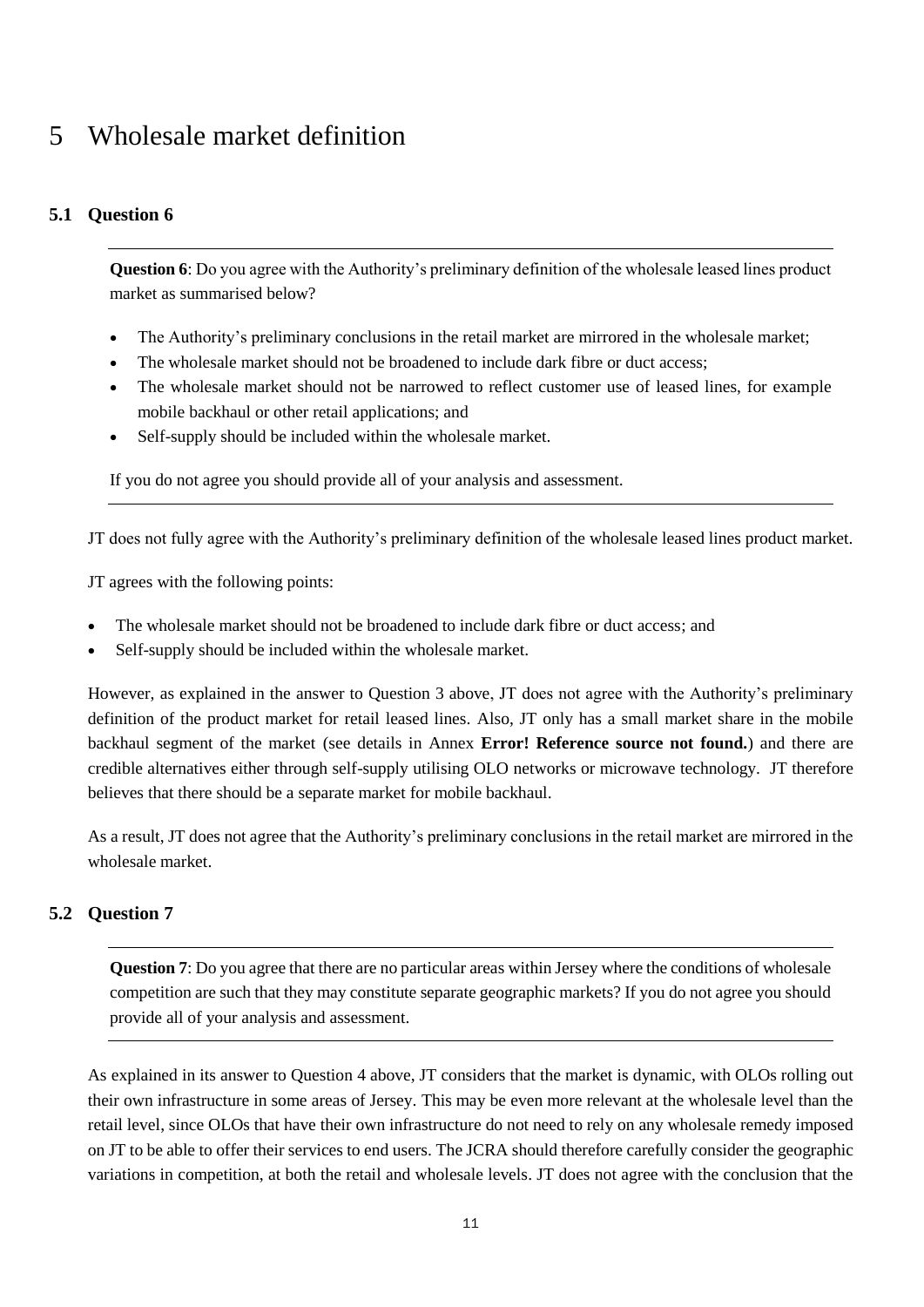JCRA come to on the uniformity of retail prices supporting the view that OLOs do not change competitive conditions. Pricing is uniform for simplicity reasons and not due to any competitive reasons.

Annex **Error! Reference source not found.** shows JT's own assessment of competing fibre infrastructure and shows that in some areas of St Helier there is a high concentration of OLO network.

## **5.3 Question 8**

**Question 8**: Do you agree that the wholesale market for leased lines does meet the three criteria test and so is susceptible to ex ante regulation? If you do not agree you should provide all of your analysis and assessment.

Yes, JT agrees that the wholesale market for leased lines does meet the three-criteria test in some products and geographic areas as described in answers to questions 6 and 7 above and thus is susceptible to ex-ante regulation.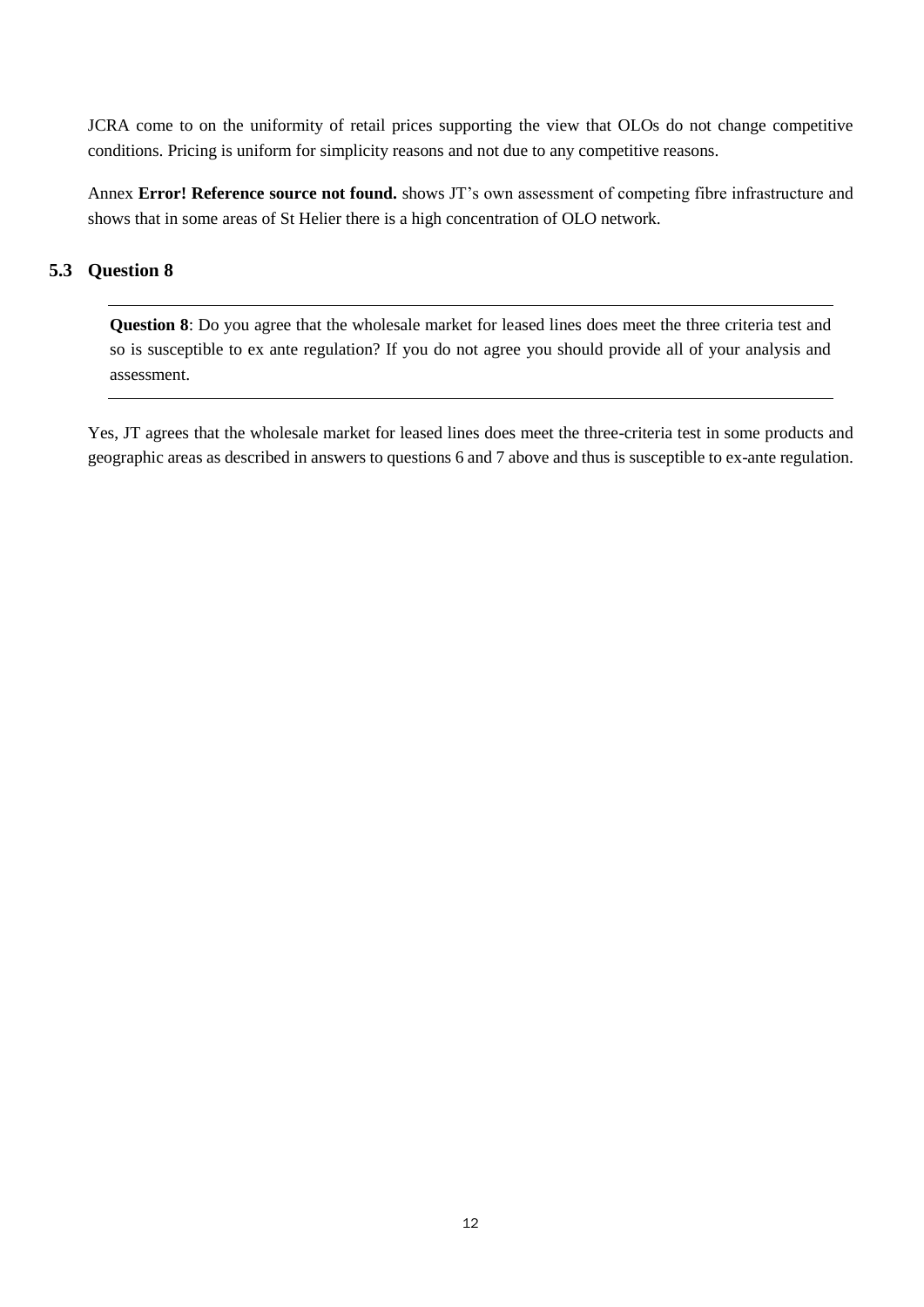# <span id="page-12-0"></span>6 Wholesale market SMP assessment

## **6.1 Question 9**

**Question 9**: Do you agree with the Authority's proposal that JT should be designated with SMP in the market for wholesale on-island leased lines for the reasons set out above? If you do not agree you should provide all of your analysis and assessment.

As explained in its answers to Questions 3 and 6 (see Section[s 4.1](#page-5-2) an[d 5.1](#page-10-1) of this report), JT does not agree with the JCRA's preliminary conclusions that there is a single product market for leased lines. As a result, JT could be designated with SMP in some markets for wholesale on-island leased lines (e.g. lower speed leased lines) but not designated with SMP in other markets for wholesale on-island leased lines. It is JT's opinion that the market for mobile backhaul is competitive therefore JT has no SMP as it holds only a small percentage of this market. However, JT does accept that it has SMP in the market for business connectivity.

In addition, the JCRA needs to further investigate whether an SMP designation in any wholesale on-island leased lines market should apply over the whole area of Jersey, as explained in JT's response to Question 7 (see Section [5.2](#page-10-2) of this report).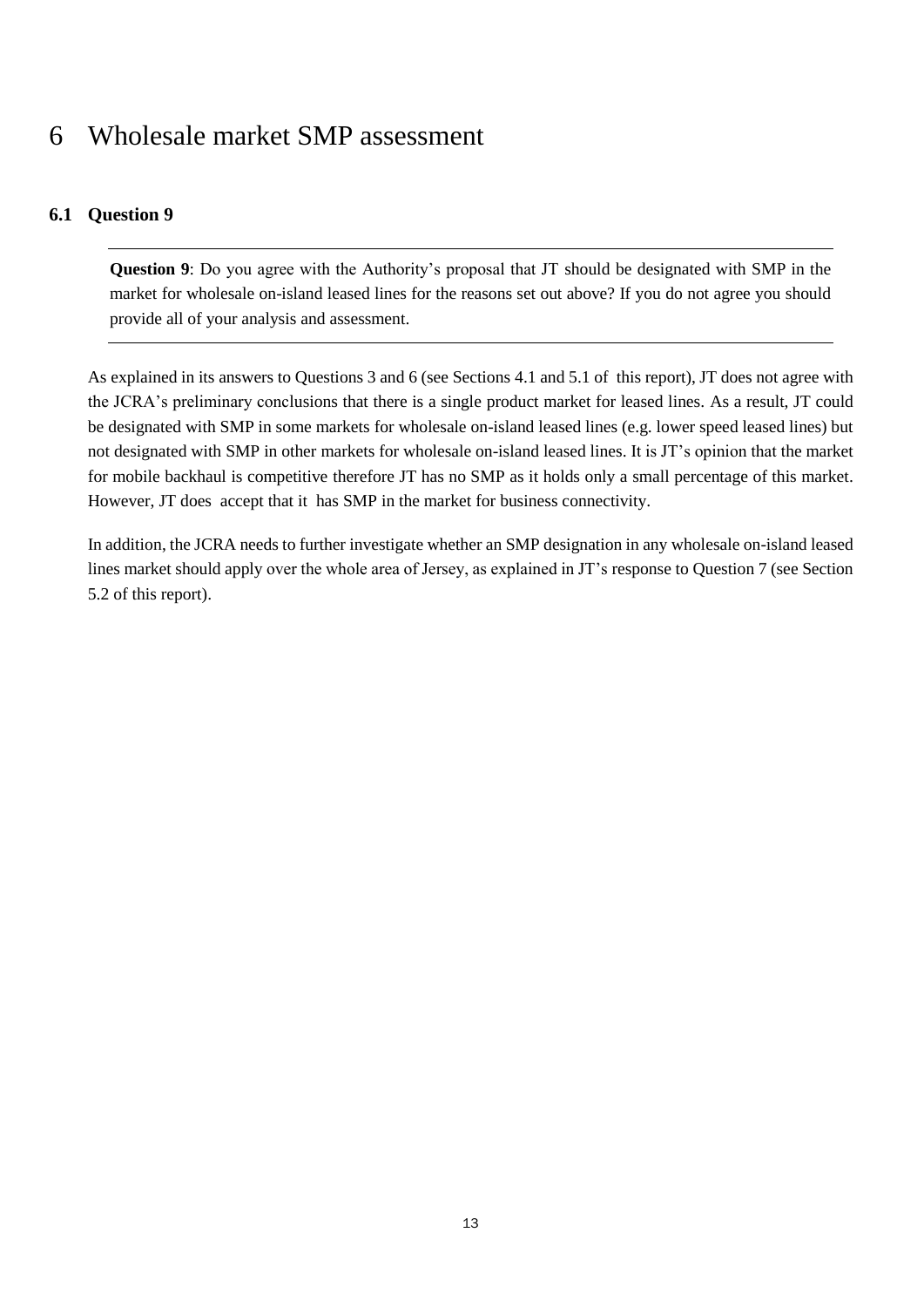# <span id="page-13-0"></span>7 Proposed scope of remedies: passive versus active remedies

## <span id="page-13-2"></span>**7.1 Question 10**

**Question 10**: Do you agree with the Authority's preliminary view that dark fibre access to the JT network will deliver significant benefits to end-customers and these benefits will outweigh the risks? If you do not agree you should provide all of your analysis and assessment.

JT does not agree with the Authority's preliminary view that dark fibre access to the JT network will deliver significant benefits to end customers and these benefits will outweigh the risks, for the various reasons presented in the remainder of this section.

#### <span id="page-13-1"></span>**7.1.1 There appears to be very limited demand for dark fibre**

#### *Existing services suitably meet the needs of the market*

As indicated in the consultation document, JT has only received one request to date for dark fibre, from [confidential, see annex **Error! Reference source not found.**]. Mobile backhaul could potentially be a use case, but products to date have been developed to meet demand for bandwidth in this area, and there is no evidence that the mobile market has suffered from the availability of active products only.

- One OLO has expressed an interest in intermediate leased line speeds (such as 20Mbit/s, 30Mbit/s, 50Mbit/s, 200Mbit/s, 300Mbit/s, and so forth) for mobile backhaul. JT has not provided these as of yet, which can be mainly attributed to the cost of implementation associated with 'throttling' back services which are delivered over a higher speed bearer. The costs are associated with the additional equipment required to manage such throttling (see **Error! Reference source not found.** in Annex **Error! Reference source not found.**). The cost savings from a lower capacity requirement in JT's IP core would not be offset by the additional throttling costs, meaning a throttled leased lines would be more costly to JT to provide than a leased lines using the full bearer (e.g. 20Mbit/s would be more costly than 100Mbit/s), and it is unlikely that a customer would pay more for a lower speed. However, if there was demand for a specific alternative new product JT would of course consider it.
- JT provides Sure and Airtel with leased lines to some of their mobile sites, although these do not form a very large proportion of the backhaul links of these two MNOs (exact numbers are provided in Annex **Error! Reference source not found.**). From this it can be deduced that the MNOs find the existing JT leased line products suitable for some mobile sites and have credible alternatives for backhaul to the majority of their sites. These alternatives may include leased lines from OLOs and microwave links, but JT does not have information on the number of these sites or the connectivity utilised. JT does not have any information on the decision criteria of the OLOs when they purchase backhaul for mobile sites from JT but it may be for strategic reasons such as ensuring that they have diversity of supply so they do not rely on one operator's infrastructure.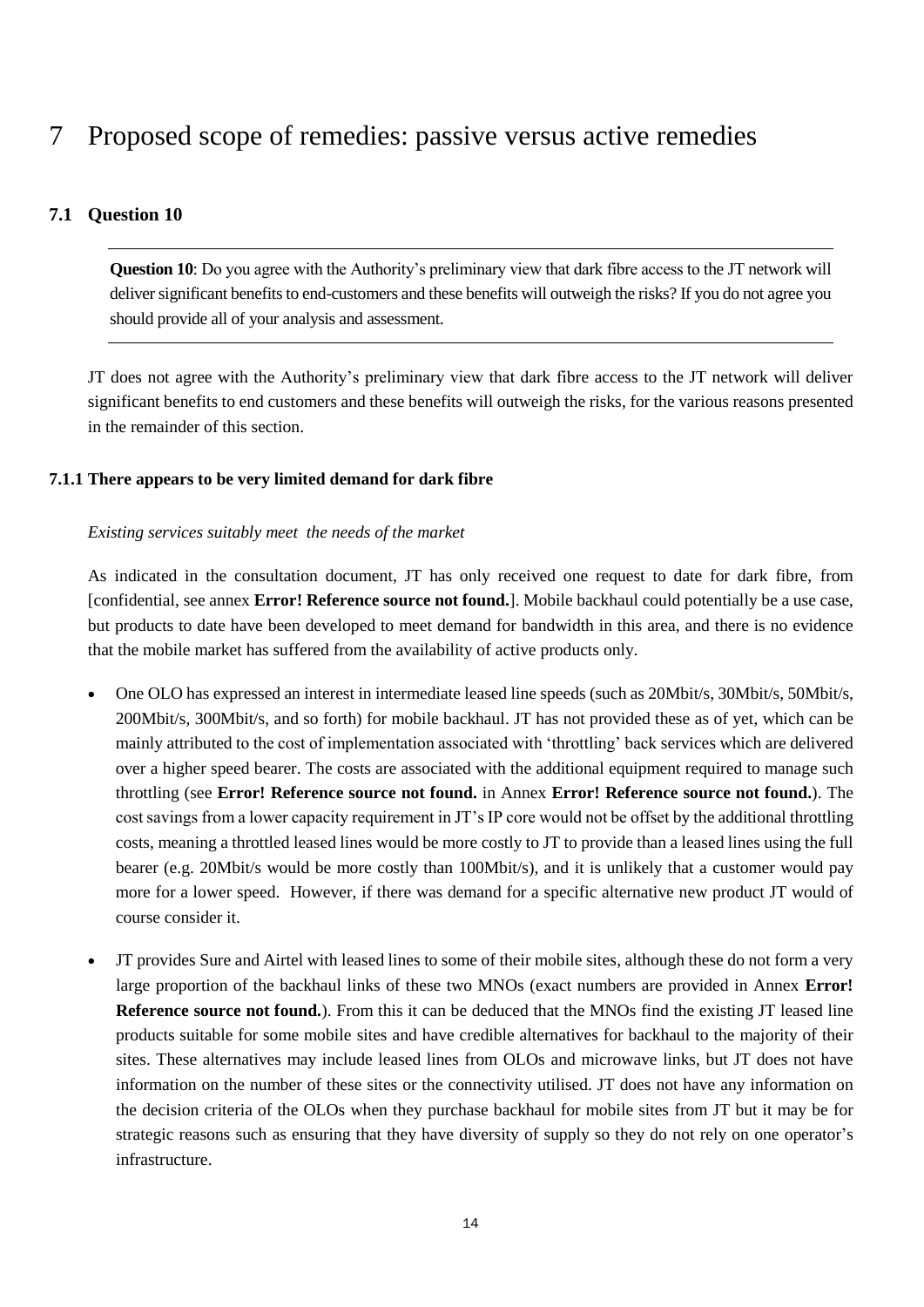- It is unclear whether Sure and Airtel would buy more leased lines for backhaul of their mobile sites if intermediate speeds were available. It is likely that they have already deployed suitable alternatives for their backhaul needs, whether leased lines from OLOs or microwave links.
- Even for 5G, the demand for backhaul capacity is already satisfied by the existing leased line products. It is expected that 1Gbit/s will be sufficient for 2G/3G/4G/5G rural/suburban sites where 5G is only deployed in the 700MHz spectrum band. Alternatives such as gigabit wireless links are also used in networks today. 5G in the 3.5GHz band may require a 10Gbit/s backhaul, especially for a full 100MHz 5G massive MIMO carrier10, but is likely to be only deployed in urban areas where, in addition to the 10Gbit/s wholesale product from JT, OLOs have deployed and are expanding their own infrastructure (see Section [4.2](#page-8-0) and Annex **Error! Reference source not found.**).
- Finally, it appears that dark fibre in Jersey is a remedy in search of a problem. There is no market failure that dark fibre would fix better than other less intrusive remedies.

### *The implementation of dark fibre would entail significant costs, ignored by the JCRA*

Limited demand for dark fibre means the cost of implementation would be disproportionately high, both for JT and for OLOs:

- OLOs would need to pay for upgrades to the exchanges and/or service distribution rooms(SDRs) where they wish to co-locate their equipment if space/power/cooling is not available in sufficient amounts. This may be needed in up to 13 exchanges/SDRs.
- It is not evident that these fixed costs could be readily recovered from OLOs, given the significant uncertainty surrounding the volume of dark fibre connections that might be requested in the future.
- This potentially creates **higher** barriers to entry in the business connectivity market than the current situation with wholesale active leased lines, particularly in a small market such as Jersey. The JRCA acknowledges that service-based competition (rather than infrastructure-based competition) is the favoured approach in the Government's telecoms policy, as mentioned in the consultation document. Dark fibre encourages infrastructure competition which is contrary to the stated policy.<sup>11</sup>
- JT would need to develop reference offers for dark fibre and co-location. This would include drafting/validating the offers and surveying its exchanges and SDRs to assess whether space/power/cooling would be available to install OLOs' equipment. The available space and power in JT's exchanges and SDRs is very limited, as shown in **Error! Reference source not found.** and **Error! Reference source not found.** (see Annex **Error! Reference source not found.**) for a sample of locations.

1

<sup>&</sup>lt;sup>10</sup> This is the carrier offering the maximum capacity available from 5G that is likely to be deployed to any significant extent commercially. 5G in the millimetre wave (mmWave) spectrum (above 24GHz) can offer a much higher capacity, but its very limited coverage range due to the high spectrum bands strongly limits commercial opportunities, at least in the foreseeable future.

<sup>11</sup> Paragraphs 8.7 and 8.9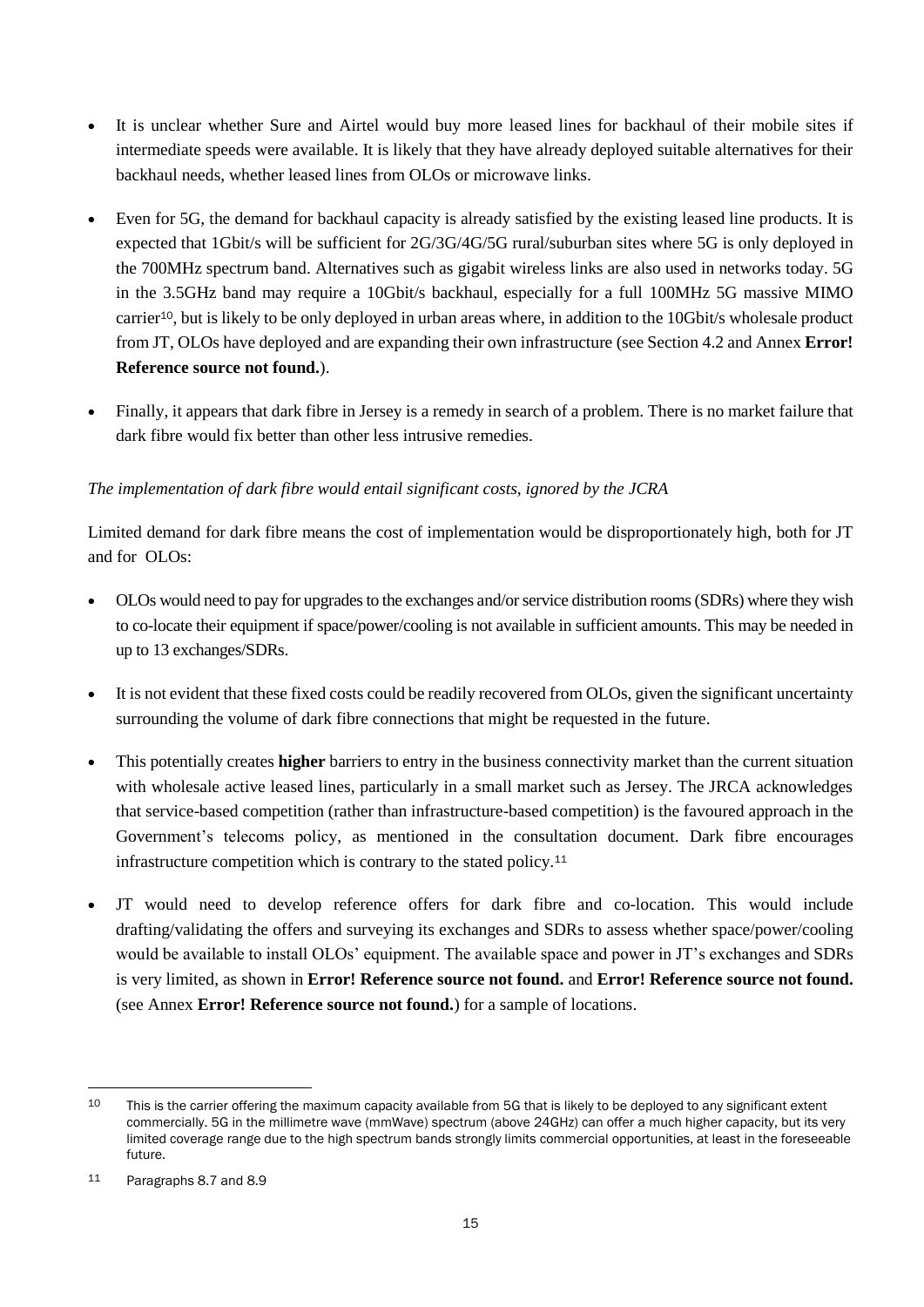• All of this could lead to a situation in Jersey where a retail leased line provided using wholesale dark fibre is more expensive than a retail leased line provided using a wholesale leased line.

#### *The potential impact of Covid-19 on the business connectivity market has also been ignored*

Covid-19 adds an extra layer of uncertainty in the business connectivity market as a whole as the pattern of office vs. home working in the future, even as the pandemic recedes, remains unknown. If home working persists to the current extent, it could drive demand for faster and/or uncapped broadband plans at the same time as it reduces demand for business connectivity services.

#### <span id="page-15-0"></span>**7.1.2 The JCRA ignored the practical aspects of implementing a dark fibre service**

Even in the event that: (i) there was strong demand (see Section [7.1.1\)](#page-13-1), (ii) international precedents were supportive of a dark fibre remedy in the business connectivity market (see Section [8.2.1\)](#page-19-1), and (iii) the market definition was accurate (see Section [4.1](#page-5-2) and [5.1\)](#page-10-1), none of which is the case, significant questions would remain about the practicalities of implementing a dark fibre remedy in Jersey. Such a remedy would drive costs in ways which are not predictable. Some key factors that the JCRA may not have considered include the following:

- Although the fibre cables used for broadband (fibre to the home, also referred to as FTTH) and business connectivity (leased lines) may be in the same duct network, they terminate in different exchange locations and are managed in very different ways. For example, the FTTH access fibre has not been designed to provide diversity and business practice is to keep the FTTH in separate cable sections to the leased line network. FTTH provides access from a customer premise to the serving exchange, at which point it will use JT's logical network to traverse inter-exchange paths. This is contrary to the leased line fibre network where the inter-exchange path can be passive or active dependant on location and delivery requirements. JT needs to keep these two networks separate to manage operational and commercial risks, particularly associated with the service-level agreements (SLAs) it offers on those products:
	- JT's FTTH network can be described as 'build it then leave it', driven by the fact that very limited product differentiation is required. Unless a new housing development is built in a specific area and more fibre connections are therefore needed, the passive parts of the FTTH network should not need to be upgraded for the foreseeable future.
	- The different fibres for broadband and leased lines means that in case of an outage (such as a fibre cut), priority can easily be given to the leased lines, since they are immediately identifiable due to their separation from the FTTH cables.
	- While the FTTH network has been used for the provision of a limited number of leased lines during an interim period when JT was initially deploying FTTH, its policy is now not to do this due to the risks associated with fulfilling SLAs.
- JT's core fibre network between its exchanges does not have a significant amount of spare capacity that could be used to provide island-wide dark fibre. In fact, JT has at times been very close to its fibre capacity limit and has had to make some costly interventions in certain areas, including deploying new equipment at specific locations to deal with the limitations of fibre capacity.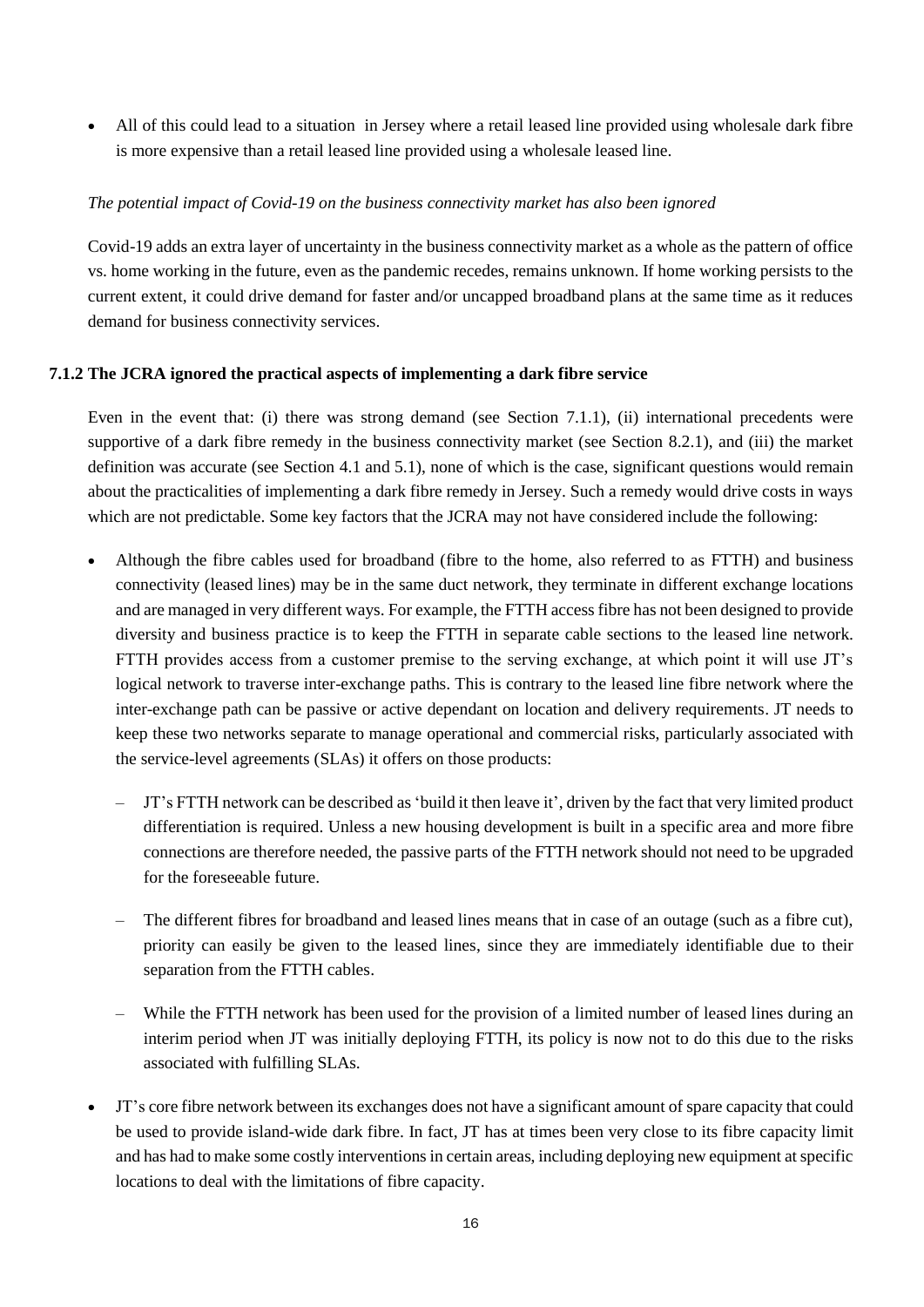- JT'sstrategy isto deliver leased lines using active multiplexing transport technologies as a more efficient way of delivering services than its legacy use of the inter-exchange fibre rings.
- JT has invested in its IP Core infrastructure to enable it to deliver leased lines through active equipment which can use a single fibre pair to service multiple leased lines.
- JT deployed an Optical Transport Network (OTN) at limited sites in 2019, primarily aimed at high bandwidth (10Gbit/s and Fibre Channel) circuits which could not be carried over the IP Core, to achieve efficient fibre usage.
- JT is exploring the possibility of extending Dense Wavelength Division Multiplexing (DWDM)/OTN to further sites to take advantage of optical multiplexing efficiencies, thanks to the use of separate wavelengths on a given fibre pair.
- The total capacity and remaining capacity in fibre pairs in each segment of the JT's fibre rings is shown in **Error! Reference source not found.** in Annex **Error! Reference source not found.**.
- Implementation costs are unpredictable in nature in terms of location and timing, but there are cases where new fibre cables would need to be installed and additional space at exchanges or other locations would need to be found (as shown in **Error! Reference source not found.**) or even built. These costs are potentially substantial. JT believes that the introduction of dark fibre would drive demand for dedicated fibres instead of more efficient means of delivery as described above, even if the total demand for leased lines does not change much. JT therefore expects that the introduction of dark fibre could likely drive demand for 2×432 fibre rings. Assuming these new fibre rings could fit in existing ducts, and that no digging would be required (both assumptions that may not be true in practice), the cost of one fibre ring is estimated at [confidential, see annex **Error! Reference source not found.**], encompassing cable, joints, splicing, ODFs, labour and 144 fibre capacity cables into each of three OLO premises. The cost of two rings and increased capacity into OLO premises would be double, and stand at more than [confidential, see annex **Error! Reference source not found.**].
- The JCRA suggests the pricing of dark fibre will be set so that JT can recover its efficiently incurred costs, but there is significant uncertainty surrounding the potential volumes of dark fibre, and any pricing model could have very large price swings due to those uncertainties. This is not an ideal environment for JT or other investors in the market, especially when the supposed benefits of dark fibre are not clear.

### **7.1.3 The JCRA's objectives would be better answered in other ways**

The JCRA's primary concerns seem to revolve around the price of business connectivity services, the (lack of) innovation in the market, and supplier diversity.

### *Dark fibre is far from certain to lower prices while ensuring cost recovery of the investments it would require*

JT's concern is that demand for dark fibre is unpredictable and is likely to be low. It is likely to lead to 'cherry picking' certain use cases which are already observed by JT, such as on island tails for off island leased lines. The impact on JT's cost recovery is therefore a significant concern, all the more so given the potentially low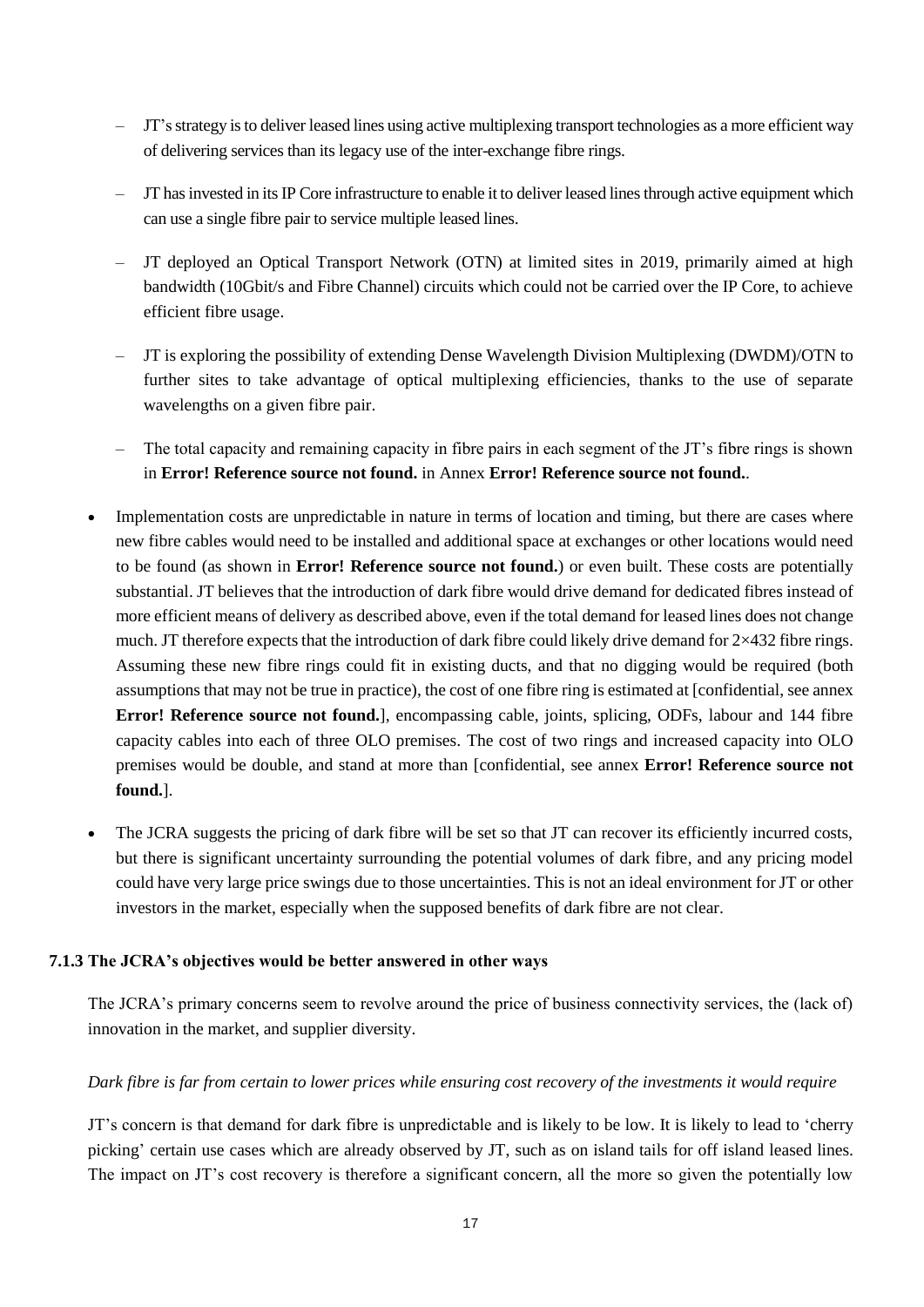volumes involved. Moreover, JT's pricing of the 1Gbit/s product (i.e. the one most likely to be of interest in future for mobile backhaul and corporate networking) is closer to relevant benchmarks than the JCRA suggests; its own annex in the consultation document<sup>12</sup> shows pricing to be similar to that of Luxembourg and much lower than Guernsey. These considerations are more relevant than the JCRA's comment that JT is six times more expensive than Openreach.<sup>13</sup>

#### *There is limited room for innovation with leased lines and JT already provides advanced services*

There is no strong case for innovation in mobile backhaul, and JT has not had any requests for more sophisticated products than Ethernet leased lines.

Similarly, in the context of corporate access, the JCRA consultation document shows that the demand is for Ethernet, and JT already has a good portfolio of such products, with the possibility of developing a 100Gbit/s product in the future (for itself and others) if demand arises.

[Figure 2](#page-17-0) illustrates the move of subscriptions towards leased lines of higher capacity from 2015 to 2020. This suggests that the business connectivity services currently offered in Jersey suitably answer the needs of the market.



<span id="page-17-0"></span>*Figure 2: Evolution of the number of on-island leased lines by bearer [Source: JT, 2020]*

#### *Redundancy is already available and supplier diversity does not necessarily increase if it relies on dark fibre*

Physical redundancy is not improved by supplier diversity if alternative suppliers use dark fibre from JT. Only an additional physical fibre route, regardless of whether it is installed by JT or an OLO, would provide physical

-

<sup>12</sup> Paragraph A4.6, Figure 10

<sup>13</sup> Paragraph 3.15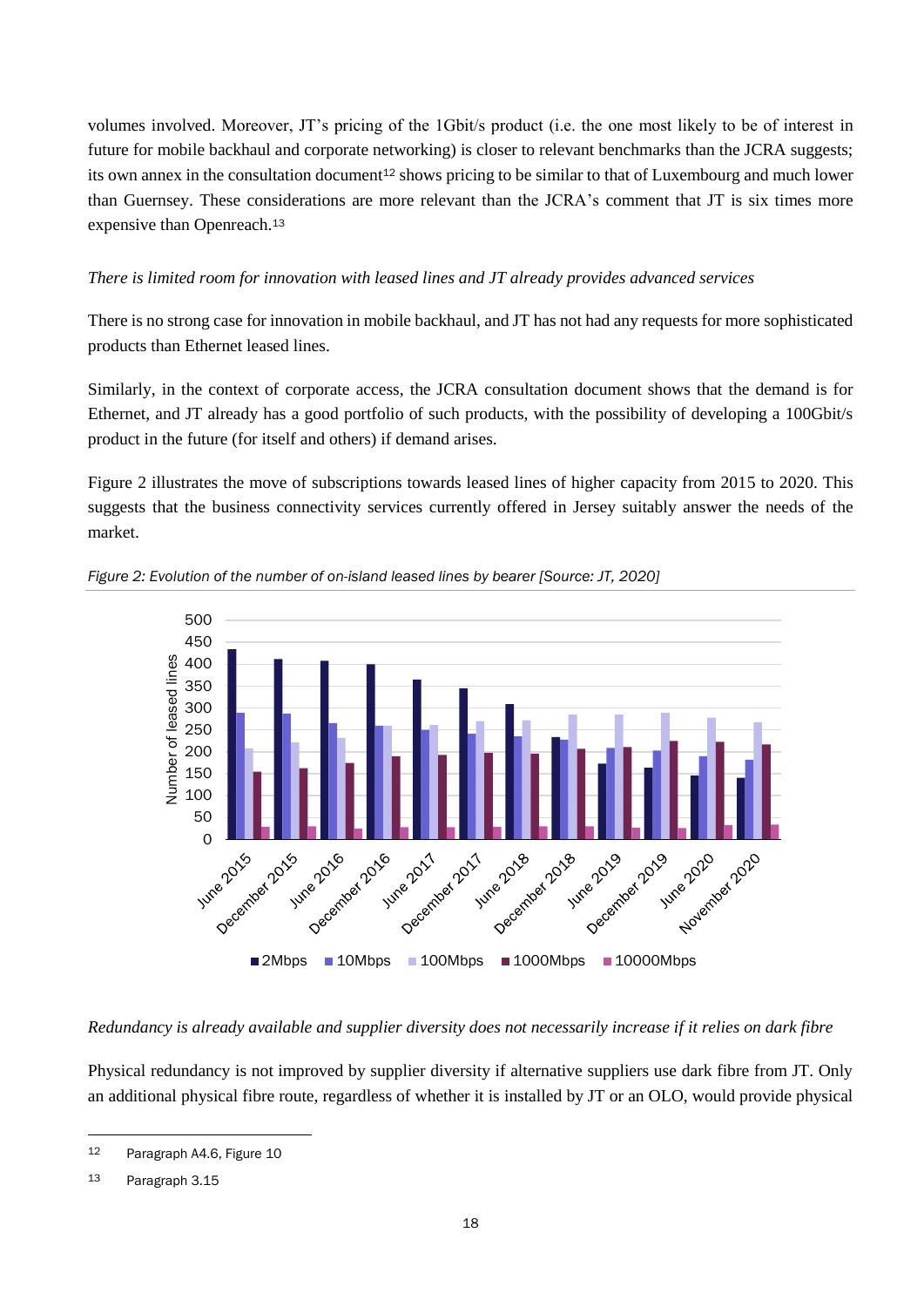redundancy. Such a route is already available in the form of a second physical leased line with a diverse path, albeit at the same additional cost as the first leased lines and small diversity charges. Last year, 110 circuits were marked as diverse, i.e. around 10% of the total number of circuits.

In terms of equipment redundancy, the following needs to be considered:

- Equipment redundancy would only be improved if a customer bought two leased lines, one from JT and one from an OLO, but this would also mean paying about twice as much as for a single leased line. Moreover, physical redundancy would only be provided if JT and the OLO used a diverse path rather than the same path on two fibres in the same cable. If a customer merely moved its subscription to a leased line service provided by an OLO using dark fibre from JT, there would still be a single point of failure, and this would lie with the OLO rather than with JT.
- OLOs already have the option to buy a business connectivity product that directly connects two access points, bypassing JT's core network, and therefore unaffected by equipment failures that may arise in JT's core network.

Furthermore, requiring JT to implement a dark fibre remedy would lead to a diversion of resources (financial, as described in section [7.1.2,](#page-15-0) and staff). If the JCRA's aim is to improve resilience for businesses in Jersey, the best way is to allow JT to focus its efforts on improving and upgrading its existing network to the benefit of all customers in Jersey (retail and wholesale) rather than requiring JT to divert resources to offer a dark fibre product whose benefits are highly dubious, as explained throughout section [7.1.](#page-13-2)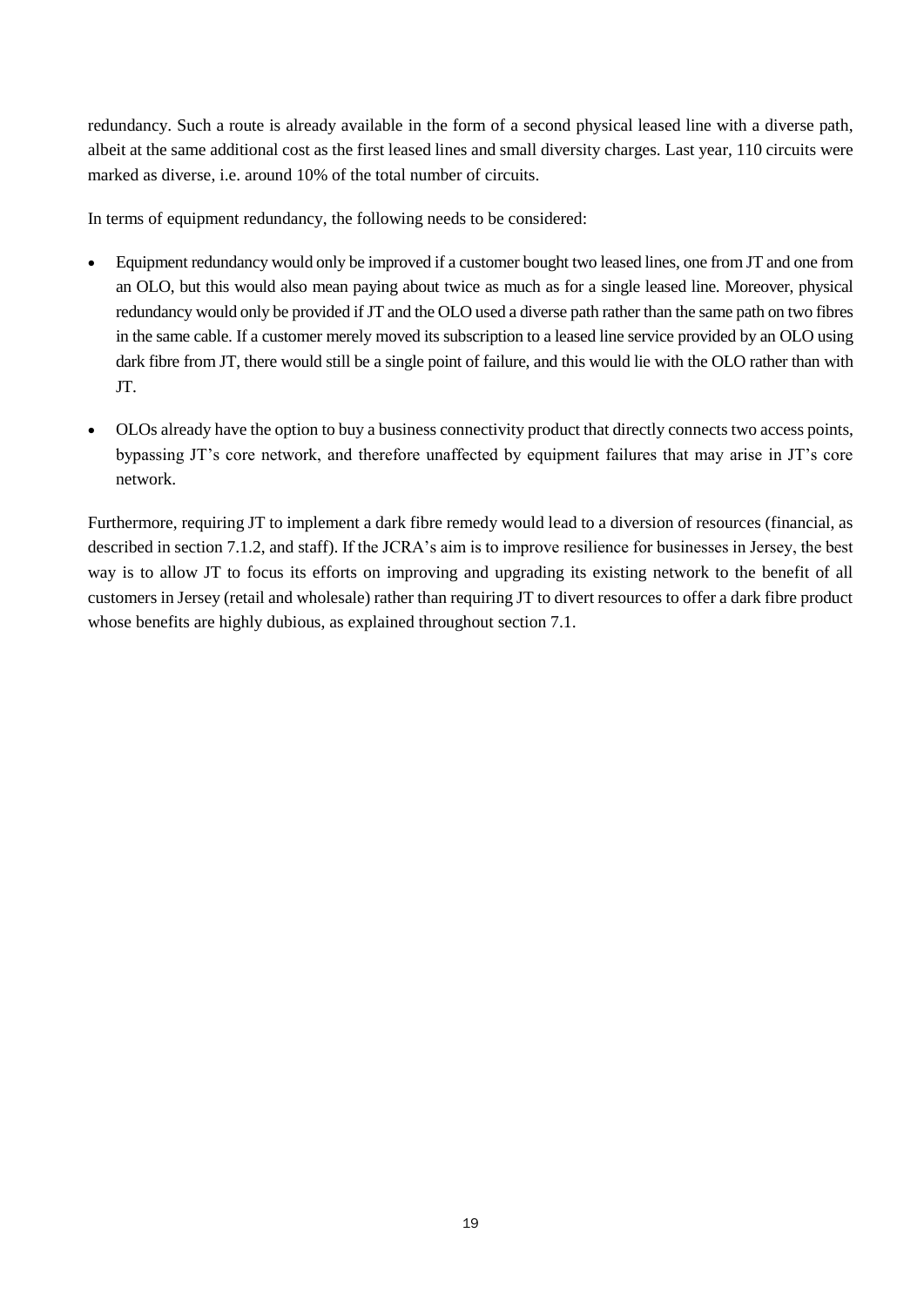# <span id="page-19-0"></span>8 Proposed remedies in the wholesale market

# **8.1 Question 11**

**Question 11:** What are your views on the potential design parameters for a dark fibre access remedy as discussed in Box 3? In particular, what type of circuits do you think dark fibre should be available on (endto-end, tail circuits, inter-exchange) and how should a co-location remedy be structured if needed?

JT believes that dark fibre would be an inappropriate remedy for the business connectivity market for the various reasons indicated in its response to the other questions of the consultation document.

As explained in JT's answers to Question 10, and illustrated in Annexes **Error! Reference source not found.** and **Error! Reference source not found.**, the implementation of dark fibre would entail significant costs, in particular linked to the lack of space and power available in JT's exchanges and SDRs and the likelihood that additional fibre rings would need to be deployed given the less efficient use of fibres with dark fibre than with JT's IP core, or through the of other multiplexing technologies such as DWDM or OTN. As also explained in JT's answers to Question 10, the recovery of these costs would be highly uncertain.

# **8.2 Question 12**

1

**Question 12**: Do you agree with the Authority's preliminary proposals for the set of regulations to be imposed on JT? If you do not agree you should provide all of your analysis and assessment.

JT does not agree with the Authority's preliminary proposals for the set of regulations to be imposed on JT for the various reasons presented in the remainder of this section.

### <span id="page-19-1"></span>**8.2.1 International precedents are very limited and weak**

The international precedents mentioned by the JCRA are in general poor examples to support the case for the introduction of dark fibre. In particular:

- The international precedents presented by the JCRA in Box 2 of the consultation document are remedies in markets 3a/3b (wholesale local access/wholesale central access for broadband) rather than in market 4 (leased lines), with the exception of Austria and the UK.
- The *BEREC Report on Access to physical infrastructure in the context of market analyses*<sup>14</sup> identified only **one country** (Austria) where dark fibre is used as a remedy in market 4 (it was written/published before the decision to impose a dark fibre remedy in market 4 in the UK). On the other hand, the report identified three

<sup>14</sup> BEREC Report on Access to physical infrastructure in the context of market analyses, BEREC, 13 June 2019 [https://berec.europa.eu/eng/document\\_register/subject\\_matter/berec/reports/8597-berec-report-on-access-to-physical](https://berec.europa.eu/eng/document_register/subject_matter/berec/reports/8597-berec-report-on-access-to-physical-infrastructure-in-the-context-of-market-analysis)[infrastructure-in-the-context-of-market-analysis](https://berec.europa.eu/eng/document_register/subject_matter/berec/reports/8597-berec-report-on-access-to-physical-infrastructure-in-the-context-of-market-analysis)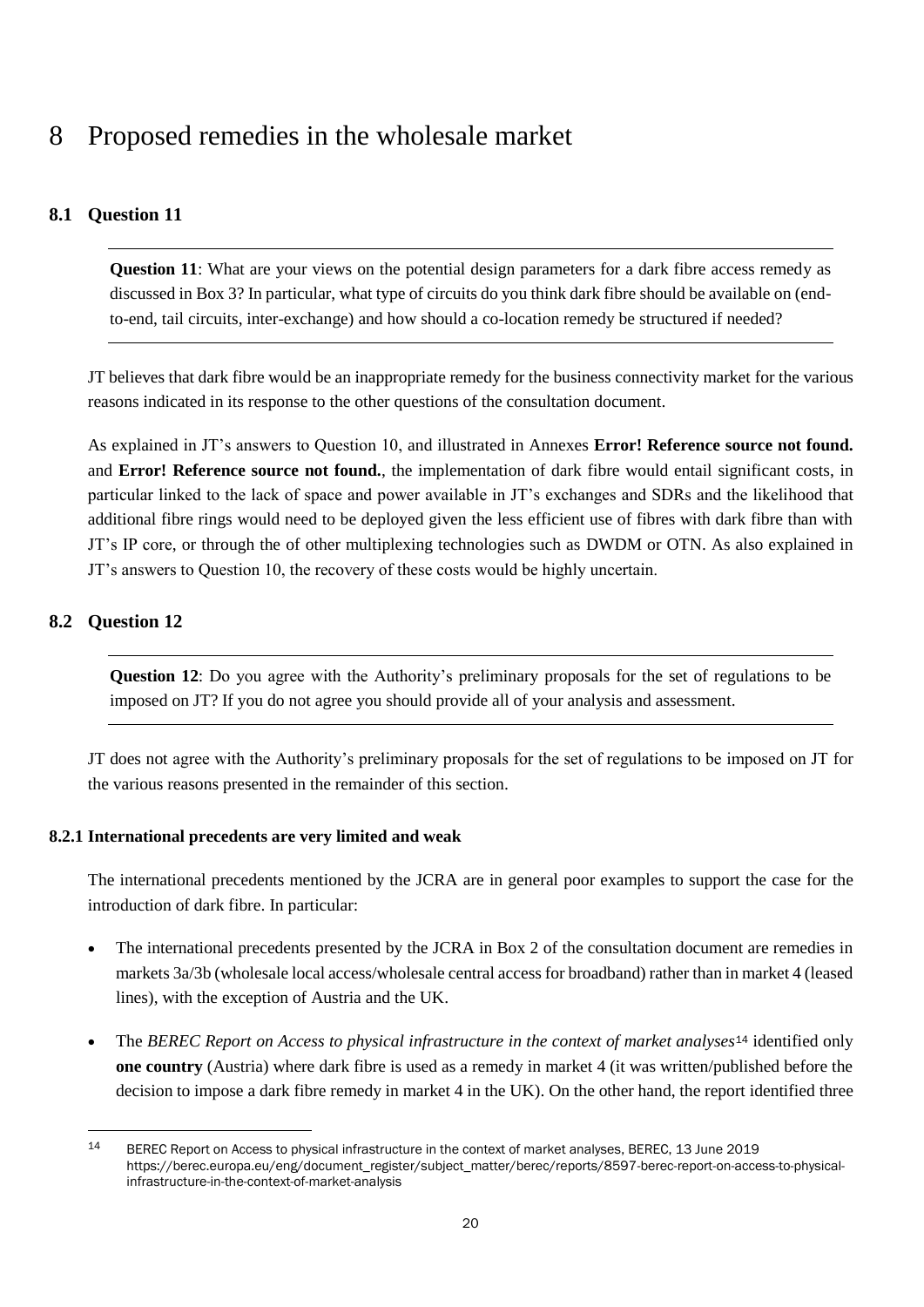countries where dark fibre is imposed as a remedy in market 3b, and 19 countries where it is imposed in market 3a.

- In the UK, the dark fibre remedy is restricted to inter-exchange lines only, as indicated in Box 2, and is therefore not used for access (i.e. not used for mobile backhaul or corporate networks).
- In Austria, adoption of dark fibre is very low. Out of about 16,000 terminating segments of leased lines, <sup>15</sup> A1, the Austrian incumbent, told JT that it rents less than 100 wholesale dark fibres. It is also worth noting that dark fibre was already available in the retail market before it was imposed as a remedy in the wholesale market.
- Most markets are much larger than Jersey and can sustain a larger number of competitors. The population of Austria, for example, is about 80 times larger than the population of Jersey (8 901 064<sup>16</sup> versus 107 800<sup>17</sup> at the end of 2019/beginning of 2020).
- The JCRA has not considered the specific details of the JT network, which may be different to other markets (see more on this in JT's answer to Question 10).

### **8.2.2 The licence conditions applicable to JT do not allow for the imposition of a dark fibre remedy**

The JCRA relies in particular on Licence Condition (LC) 25 and LC 26 in the consultation document to justify its ability to impose a dark fibre remedy in the business connectivity market. None of these licence conditions would allow such a remedy.

#### *LC 25 compels JT to provide an active, not a passive, wholesale service*

Paragraph 9.8 of the consultation document indicates that "Condition 25.1 of JT's licence states that:

*'The Licensee shall at the request of an Other Licensed Operator or if directed by the JCRA, make Equal Access available to that Other Licensed Operator. The JCRA may direct the terms upon which such Equal Access shall be provided and the JCRA may make subsequent directions modifying or supplementing the regulation of Equal Access'.*"

Although that may seem relevant, the text of Condition 25.1 continues by adding that

<u>.</u>

<sup>15</sup> See "Mietleitungen", chart "Anzahl terminierender Segment" (third chart in this section) of the "RTR Telekom Monitor, 2. Quartal 2020", available at [https://www.rtr.at/TKP/aktuelles/publikationen/publikationen/Datenvisualisierung/telekom](https://www.rtr.at/TKP/aktuelles/publikationen/publikationen/Datenvisualisierung/telekom-monitor-q22020-daten.de.html)[monitor-q22020-daten.de.html](https://www.rtr.at/TKP/aktuelles/publikationen/publikationen/Datenvisualisierung/telekom-monitor-q22020-daten.de.html)

<sup>16</sup> Austrian population reached 8.901 million on 1 January 2020 – increase of 0.48% in 2019, Statistics Austria, last changed 06.07.2020, available at [https://www.statistik.at/web\\_en/statistics/PeopleSociety/population/population\\_stock\\_and\\_population\\_change/123837.](https://www.statistik.at/web_en/statistics/PeopleSociety/population/population_stock_and_population_change/123837.html) [html](https://www.statistik.at/web_en/statistics/PeopleSociety/population/population_stock_and_population_change/123837.html)

<sup>17</sup> Population estimates, 2019 population estimate, States of Jersey, available at <https://www.gov.je/Government/JerseyInFigures/Population/Pages/Population.aspx>